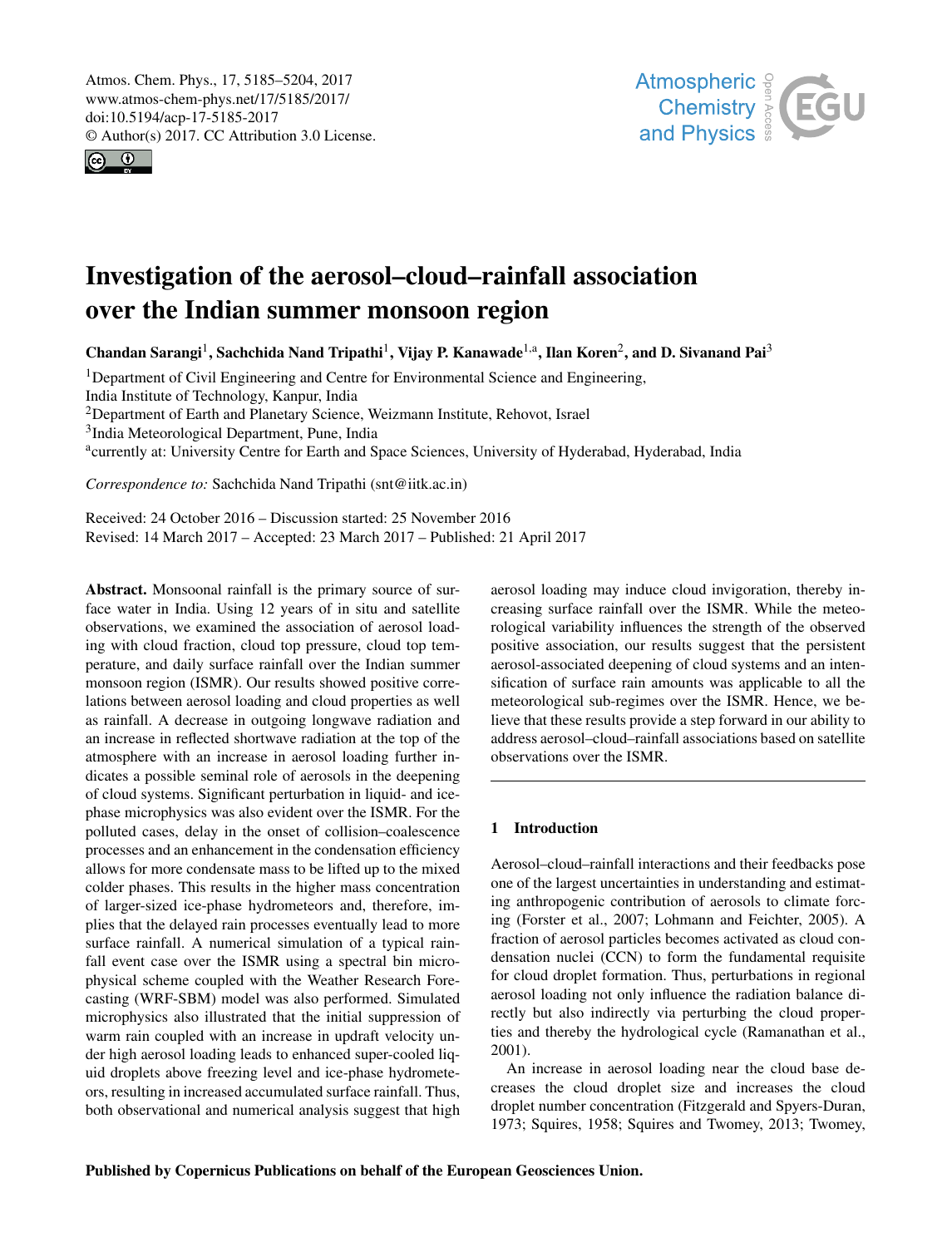1974, 1977; Warner and Twomey, 1967) These microphysical changes initiate many feedbacks. The narrowing of the droplet size distribution was suggested to delay the onset of droplet collision–coalescence processes, thereby enhancing the cloud lifetime (Albrecht, 1989), and the delay of raindrop formation (Khain, 2009; Rosenfeld, 1999, 2000). However, recent studies show that an aerosol-induced initialstage suppression of raindrop formation provides the feedback mechanism for a change in microphysical–dynamical coupling within convective clouds, and results in the formation of deeper and wider invigorated clouds (Andreae et al., 2004; Koren et al., 2005). For convective clouds with a warm base, the activation and water supply all start in the warm part near the cloud base. The enhancement in droplet condensation releases more latent heat and, therefore, enhances updraft (Dagan et al., 2015; Pinsky et al., 2013; Seiki and Nakajima, 2014). At the same time, smaller droplets will have smaller effective terminal velocity (i.e., better mobility) and, therefore, will be lifted higher into the atmosphere by the enhanced updrafts (Heiblum et al., 2016; Ilan et al., 2015). Stronger updrafts and smaller effective terminal velocity result in more liquid mass being pushed up to the mixed and cold phases. Smaller-sized droplets will freeze higher in the atmosphere (Rosenfeld and Woodley, 2000), releasing the freezing latent heat into a relatively colder environment, boosting the updrafts and further invigorating the cloud system (Altaratz et al., 2014; Andreae et al., 2004; Khain et al., 2008; Koren et al., 2005). Hence, aerosol abundance can eventually cause an intensification of the precipitation rate due to the cloud-invigorating effect under convective conditions (Koren et al., 2014, 2012; Li et al., 2011).In contrast, under low cloud fraction conditions, the presence of a high concentration of absorbing aerosols induces the aerosol semi-direct effect causing cloud inhibition (Ackerman et al., 2000; Koren et al., 2004; Rosenfeld, 1999) and thereby a reduction in surface rainfall. Thus, the aerosol– cloud associations observed over any given region are the net outcome of these competing aerosol effects on clouds (Koren et al., 2008; Rosenfeld et al., 2008). Our present understanding of the sign as well as the magnitude of change in accumulated surface rainfall due to aerosols is inadequate. Besides, aerosol–cloud–rainfall associations are highly sensitive to variation in thermodynamical and environmental conditions, cloud properties, and aerosol types (Khain et al., 2008; Lee, 2011; Tao et al., 2012), further complicating these interactions. Moreover, clouds and precipitation can also interact with aerosols through wet-scavenging process (Grandey et al., 2013, 2014; Yang et al., 2016). Global model simulations illustrated that wet scavenging can cause a strong negative cloud-fraction–AOD (aerosol optical depth) correlation over the tropics (Grandey et al., 2013). The wet-scavenging effect can also generate a similar negative rain-rate–AOD association in the tropical and midlatitude oceans (Grandey et al., 2014).

The Indian summer monsoon is the lifeline for regional ecosystems and water resources, and plays a crucial role in India's agriculture and economy (Webster et al., 1998). The Indian summer monsoon from June through September (JJAS) provides about 75 % of the annual rainfall over central and northern India. Variation in daily rainfall during summer monsoon rainfall is directly linked to India's kharif food grain production (Preethi and Revadekar, 2013). A rapid increase in population and industrialization over the last 2 decades has also resulted in high anthropogenic aerosol loading over northern India, particularly in the Gangetic Basin (Dey and Di Girolamo, 2011). Consequently, the net impact of such large continental aerosol loading on cloud properties and daily surface rainfall in India is an important question that requires utmost attention. Recent studies based on the aerosol direct effect have shown different plausible pathways of aerosol impact on rainfall. Lau and Kim (2006) have shown that an aerosol-induced atmospheric heating over Himalayan slopes and the Tibetan Plateau during the monsoon onset period intensifies the northward shift of the Indian summer monsoon, causing a reduction in rainfall over the Indian summer monsoon region (ISMR). On the other hand, a high aerosol loading also induces a solar dimming (absorbing) effect at the surface (Ramanathan and Carmichael, 2008; Ramanathan et al., 2001), which can alter the land–ocean thermal gradient and weaken the meridional circulation, resulting in a drying trend in seasonal rainfall during the Indian summer monsoon (Bollasina et al., 2011; Ganguly et al., 2012). The present of higher concentrations of absorbing aerosols over northern India is shown to induce a stronger north– south temperature difference, which fosters an enhancement in moisture convergence from the ocean and a transition of a break spell of the Indian summer monsoon (ISM) into an active spell of ISM (Manoj et al., 2011). Further, this aerosol radiative effect causes an increase in the moist static energy, the invigoration of convection, and eventually more rainfall over India during the following active phase (Hazra et al., 2013; Manoj et al., 2011). These studies provide valuable insight into different pathways of aerosols' radiative impact on the monsoon dynamics and seasonal rainfall over India. However, the microphysical aspect of aerosols' impact on the sign and the magnitude of the monsoonal rainfall over the ISMR is largely unknown (Rosenfeld et al., 2014). Nevertheless, a few recent studies have indicated the existence of a strong aerosol microphysical effect on cloud systems over the ISMR (Konwar et al., 2012; Manoj et al., 2012; Prabha et al., 2012; Sarangi et al., 2015; Sengupta et al., 2013). Conversely, the summer monsoon plays an important role in determining variation in aerosol loading over India by bringing clean marine air and wet scavenging, which are as important as emissions in determining aerosol concentration (Li et al., 2016). It has also been shown that aerosols over the Indian Ocean interact with seasonal changes over the ISMR (Corrigan et al., 2006).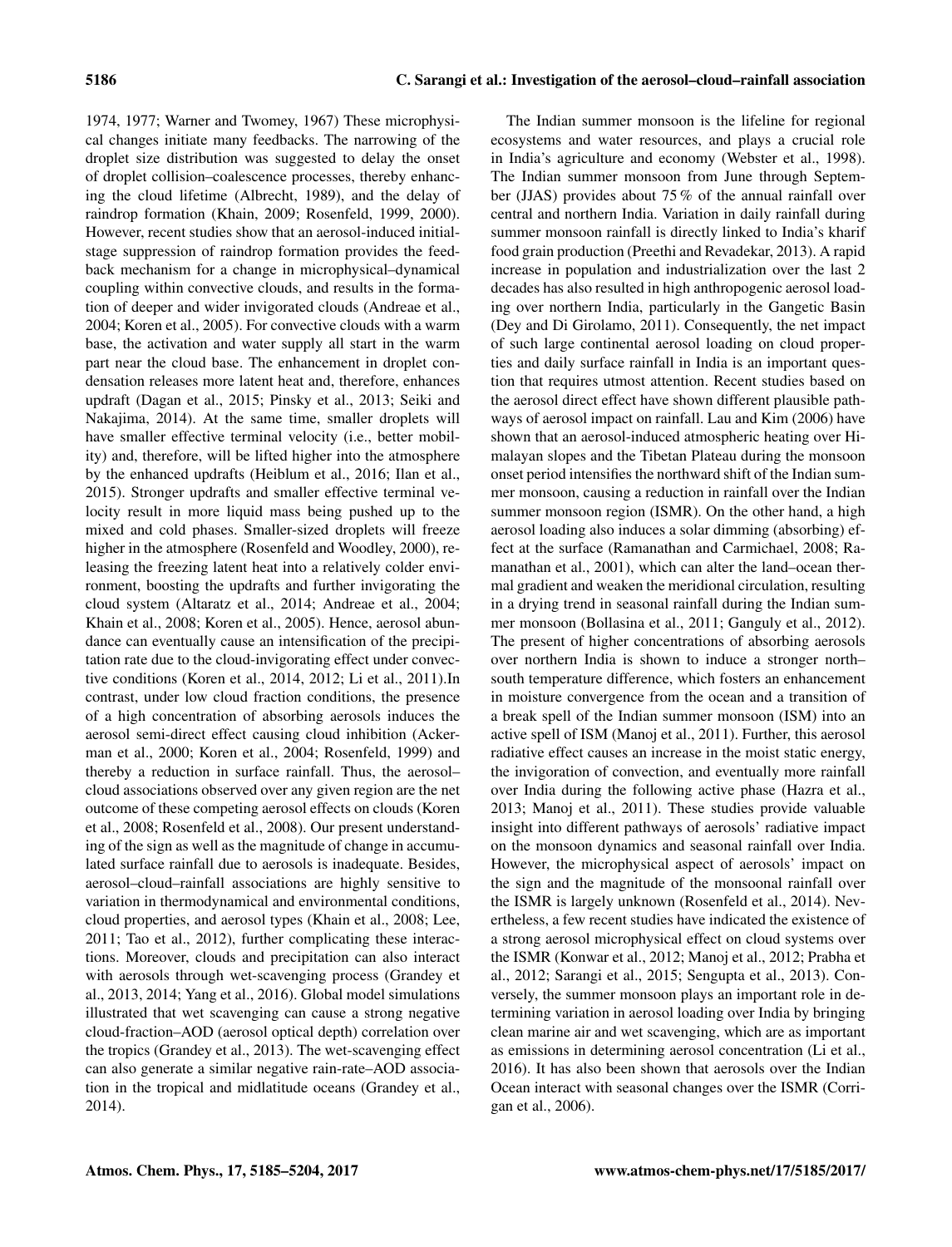| Data source             | <b>Parameters</b>                                   | Temporal resolution (LT) | Time period   |
|-------------------------|-----------------------------------------------------|--------------------------|---------------|
| $IMD^*$                 | Accumulated rainfall                                | $08:30 - 08:30$          | 2002-2013     |
| MODIS Aqua $L3$ (c5.1)  | AOD, CF, CTT, and CTP                               | 13:30                    | $2002 - 2013$ |
| CloudSat $*$ 2B (V8)    | Mass concentration and effective radius of liquid-  | 13:30                    | $2007 - 2011$ |
|                         | and ice-phase microphysical profiles                |                          |               |
| TRMM* 3B42 (V7)         | Precipitation rate                                  | 12:00                    | 2002-2013     |
| <b>NOAA-NCEP GDAS</b>   | Meteorological fields                               | 11:30                    | $2002 - 2013$ |
| CERES L3 (edition 3A)   | TOA fluxes: SW $(0-5 \mu m)$ and LW $(5-100 \mu m)$ | $11:30 - 14:30$          | $2002 - 2013$ |
| WMO station radiosondes | Temperature, relative humidity, dew point           | 05:30 and 17:30          | $2002 - 2013$ |

Table 1. Summary of daily dataset used in our analysis. LT refers to local time; TOA: top of the atmosphere; SW: shortwave; LW: longwave.

<sup>∗</sup> Retrieved 0.25◦ dataset re-gridded linearly to 1.0◦ spatial resolution.

Here, we have used 12 years (JJAS) of gridded datasets of surface rainfall, aerosol, and cloud properties to examine aerosol-related changes in cloud macro-, micro-, and radiative properties and thereby in daily surface rainfall over the ISMR. Aerosol-associated changes in the onset of warm rain, microphysical profiles, and cloud radiative forcing are analyzed using observation and idealized simulations to investigate the significance of the aerosol microphysical effect over the ISMR. The role of meteorology and the aerosol humidification effect due to cloud contamination in retrieved AOD is also estimated to ensure the causality of the observed associations. This comprehensive effort to understand aerosol– cloud–rainfall interactions over India will likely illustrate the significance of aerosols' impact on monsoonal rainfall via the microphysical pathway under continental conditions.

#### 2 Data and methodology

#### 2.1 Aerosol, cloud, rainfall, and radiation datasets

Table 1 summarizes in situ and satellite observations used in this study. For correlation analysis between aerosol–cloud macrophysics, we used retrievals of AOD, cloud fraction (CF), cloud top pressure (CTP), and cloud top temperature (CTT) from the Moderate Resolution Imaging Spectroradiometer (MODIS) onboard the Aqua spacecraft (Platnick et al., 2003; Remer et al., 2005). MODIS AOD has been validated extensively over land (Remer et al., 2005; Tripathi et al., 2005).

A new high-resolution ( $0.25° \times 0.25°$  gridded) daily rainfall (RF) dataset prepared by India Meteorological Department (IMD) (Pai et al., 2013) was used to represent accumulated surface rainfall. Quality-ensured measurements of RF from in situ rain gauge stations ( $\sim$  6955) across the country were interpolated using an inverse distance-weighted interpolation scheme (Shepard, 1968) to create this gridded product. The daily surface rainfall from one day (08:30 LT) to 08:30 LT the next day has been recorded as daily rainfall at all rain gauge stations maintained by IMD for 110 years (1901–2013). This product has been extensively validated

against previous IMD rainfall products as well as the Asian Precipitation – Highly-Resolved Observational Data Integration Towards Evaluation (APHRODITE) rainfall dataset (Pai et al., 2013). IMD daily rainfall gridded datasets have been widely used by several investigators to study the rainfall climatology and its inter-seasonal and intra-seasonal variability over the Indian summer monsoon region (Goswami et al., 2006; Krishnamurthy and Shukla, 2007, 2008; Pai et al., 2014; Rajeevan et al., 2008). The precipitation rate (PR) at 12:00 LT was also obtained from the Tropical Rainfall Measuring Mission (TRMM) (Huffman et al., 2010). RF as well as PR datasets were linearly re-gridded to the  $1° \times 1°$  grid for consistency in our correlation analysis.

For the correlation analysis between any two variables, only those spatiotemporal grids were considered where collocated measurements of both variables were available. The collocated variables RF, PR, CF, CTP, and CTT were then sorted as a function of AOD and averaged to create a total of 50 scatter points. AODs > 1.0 ( $\sim$  5%) were omitted to reduce the possibility of the inclusion of cloud-contaminated data in our analysis. Shallow clouds with CTP > 850 hPa (about 7 %) were also not considered in this analysis. Previous studies have also reported aerosol microphysical effects using such correlation analysis based on satellite datasets (Chakraborty et al., 2016; Feingold et al., 2001; Kaufman et al., 2002; Koren et al., 2010a, 2014, 2004, 2012; Myhre et al., 2007). Importantly, the availability of the ground-based in situ daily rainfall dataset enables us to further investigate the aerosol–cloud–rainfall association over the ISMR spanning from 17 to 27◦ N in latitude and 75 to 88◦ E in longitude (bounded by black box in Fig. 1). Here, we have excluded regions with mountainous terrain (Himalayan terrains to the north) and desert or barren land use regions (Thar Desert and nearby arid regions). This was done to avoid the inclusion of extreme orographic precipitation as well as retrieval error in the satellite products (e.g., lower sensitivity over brighter land surfaces for MODIS aerosol products). The ISMR has previously been extensively studied by several investigators (Bollasina et al., 2011; Goswami et al., 2006; Sengupta et al., 2013) as the rainfall variability over this re-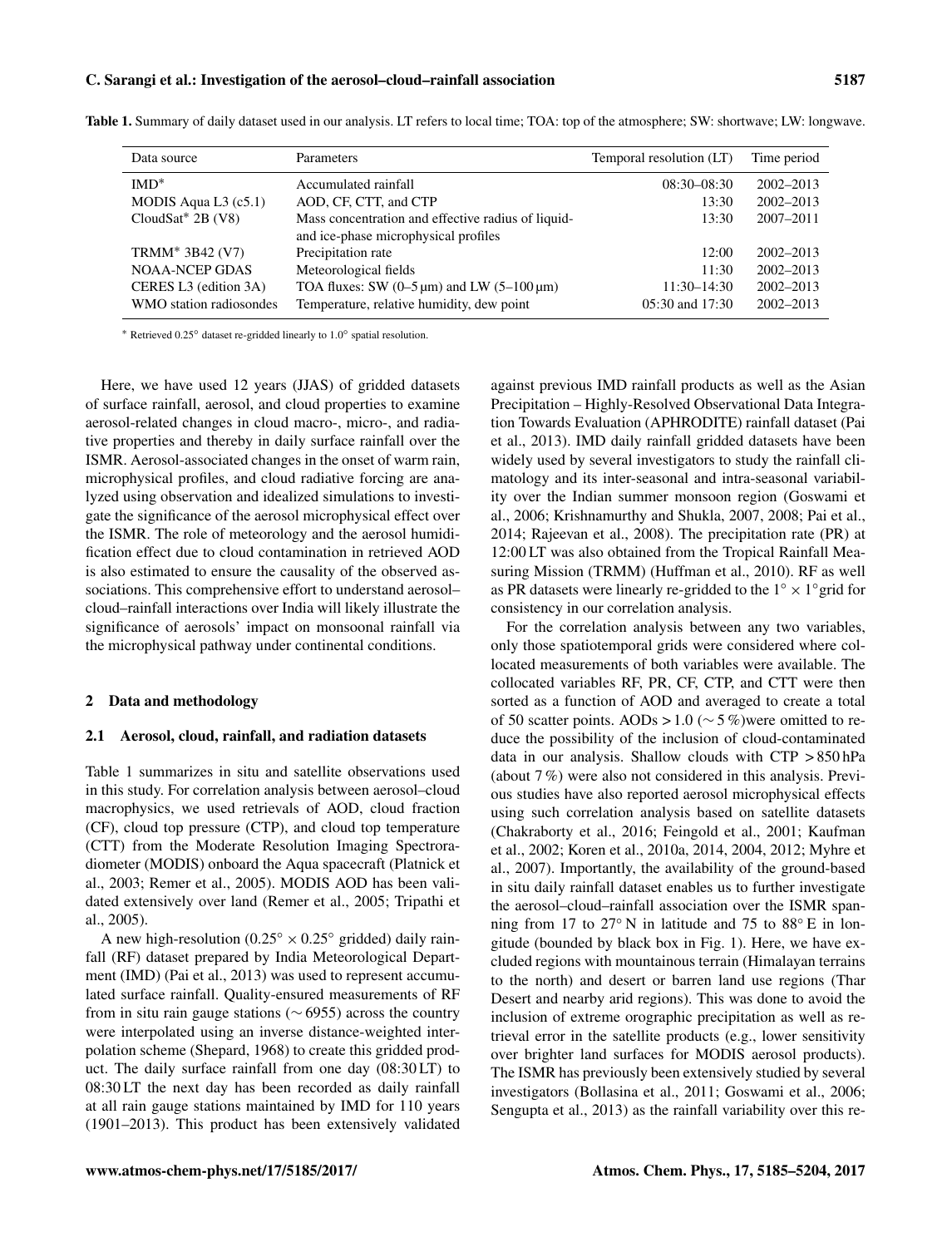

Figure 1. Climatological mean of (a) aerosol optical depth, (b) cloud fraction, and (c) daily rainfall for June through September 2002–2013. The black square box indicates the Indian summer monsoon region (ISMR) which is the focus of our analysis. Panel (a) illustrates the boundaries of regions I and II, used for sub-analysis (see the text).

gion is highly correlated with that of the entire Indian rainfall during June to September (Gadgil, 2003). Generally, aerosol loading over the ISMR is very high (climatological mean AOD of 0.56, Fig. 1a), particularly over the densely populated Gangetic Basin. At the same time, the ISMR has a high cloud cover (CF of 0.72, Fig. 1b) and receives widespread rainfall (RF of 9.4 mm, Fig. 1c) during the monsoon. This implies a rapid buildup of aerosol concentration over this region after every rainfall event, mainly due to a high emission rate and geography-induced accumulation of anthropogenic aerosols. Thus, the collocation of heavy pollution and abundant moisture over the ISMR makes it an ideal region to investigate aerosol–cloud–rainfall associations (Shrestha and Barros, 2010).

# 2.2 Analysis of the aerosol impact on cloud radiative forcing

Clouds increase Earth's albedo and cool the atmosphere by reflecting solar radiation to space; they also warm the atmosphere by absorbing Earth's outgoing longwave radiation (Trenberth et al., 2009). Thus, the aerosol microphysical effect in convective clouds will manifest itself in association between cloud radiative forcing and aerosol (Feingold et al., 2016; Koren et al., 2010b). Here, the Clouds and the Earth's Radiant Energy System (CERES) (Wielicki et al., 1996) retrieved outgoing shortwave (SW) and longwave (LW) radiation at the top of the atmosphere (TOA); this was also used to illustrate the aerosol-induced changes to cloud radiative forcing. The CERES fluxes were sorted and averaged as a function of AOD (similar to correlation analysis detailed in Sect. 2.1) for two different scenarios, i.e., all sky and clear sky. While aerosol radiative forcing during the clear-sky scenario includes only the aerosol direct effect, radiative forcing due to the aerosol indirect effect can be estimated from the net difference between the all-sky and the clear-sky scenario.

# 2.3 Analysis of the aerosol impact on liquid- and ice-phase cloud microphysics

MODIS observations of the cloud top liquid effective radius  $(R_e)$  as a function of cloud top pressure for convective cloud fields can be assumed as a composite  $R_{e}$ –altitude profile obtained from tracking the space–time evolution of individual clouds (Lensky and Rosenfeld, 2006). The insensitivity of  $R_e$  to spatial variations at any particular altitude is also reported during the Cloud Aerosol Interaction and Precipitation Enhancement EXperiment (CAIPEEX) campaign over the ISMR (Prabha et al., 2011). CTP and  $R_e$ were segregated into groups of low (AOD < 33 percentiles) and high (AOD > 67 percentiles) aerosol loading regime using collocated AOD values.  $R_e$  as a function of CTP was compared between low- and high-aerosol regimes. The aerosol-associated differences in the growth of cloud droplets with height from these  $CTP-R_e$  profiles were used to infer aerosol-induced differences in warm cloud microphysical processes and the initiation of rain over the ISMR (Rosenfeld et al., 2014, and references therein).

CloudSat-retrieved profiles of liquid-phase and ice-phase water content as well as ice-phase effective radius  $(R_{e,ICE})$ available at 75 m vertical resolution within the ISMR (Austin et al., 2009; Stephens et al., 2002) were also segregated into low (AOD < 33 percentiles) and high (AOD > 67 percentiles) aerosol loading conditions. The mean microphysical variables along with their variability (profiles indicating 25th and 75th percentile) for low- and high-aerosol bins were plotted against altitude to visualize the net increase or decrease in liquid-phase water content, ice-phase water content, and the size of ice-phase hydrometeors at different altitudes with an increase in aerosol loading. The (two-sample) Student's t test was used for statistical hypothesis testing about the mean of the groups in each subplot.

## 2.4 Modeling aerosol–cloud–rainfall associations: a case study of a heavy-rainfall event over the ISMR

The Weather Research and Forecasting (WRF) model is a regional numerical weather prediction system principally developed by the National Center for Atmospheric Research (NCAR) in collaboration with several research institutions in the USA. The Advanced Research WRF (ARW) version 3.6 along with a newly coupled, fast version of spectral bin microphysics (WRF-SBM) is used to perform three idealized supercell simulations of a typical heavy-rainfall event over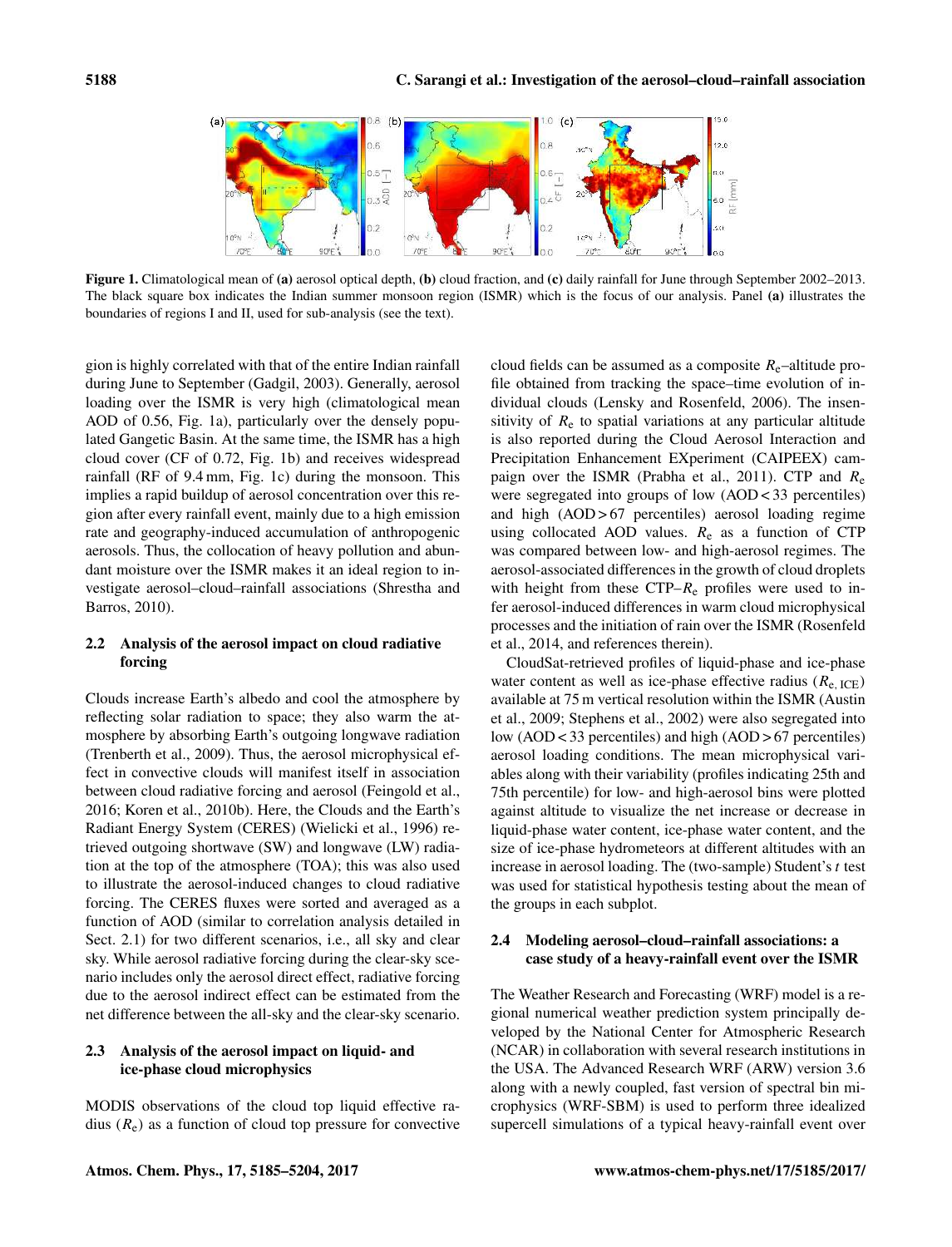#### C. Sarangi et al.: Investigation of the aerosol–cloud–rainfall association 5189

the ISMR. The spectral bin microphysics scheme is specially designed to study the aerosol effect on cloud microphysics, dynamics, and precipitation based on solving a kinetic equations system for size distribution functions described using 33 doubling mass bins (Khain and Lynn, 2009; Khain et al., 2004; Lynn and Khain, 2007). In fast SBM four size distributions are solved, one each for CCN, water drops, lowdensity ice particles, and high-density ice particles. All ice crystals (sizes  $< 150 \text{ µm}$ ) and snow (sizes  $< 150 \text{ µm}$ ) are calculated in the low-density ice particle size distribution. Graupel and hail are grouped with high-density ice, represented with one size distribution without separation. The empirical dependence  $N = N_o \times S^k$  is used to calculated the initial (at time,  $t = 0$ ) CCN size distribution (see Khain et al., 2000, for details), where  $N<sub>o</sub>$  and k are parameters which vary with aerosol number concentration and chemical composition, respectively, and N is the concentration of nucleated droplets at supersaturation,  $S$  (in  $\%$ ) with respect to water. At each time step the critical aerosol activation diameter of cloud droplets is calculated from the value of S (using Kohler theory). It explicitly calculates the nucleation of droplets and ice crystals, droplet freezing, condensation, coalescence growth, deposition growth, evaporation, sublimation, riming, melting, and breakup of the categorized hydrometeor particles. Details about the parameterizations used for these processes can be found in previous studies (Khain and Lynn, 2009; Khain et al., 2004; Lynn and Khain, 2007).

We found that the mean relative humidity in the lower troposphere remains high over the ISMR during moderateand heavy-rainfall events  $(RF > 6 \text{ mm})$  using the Global Data Assimilation System (GDAS) data (figure not shown). Our simulations were initiated with morning radiosonde measurements (on 23 August 2009) from the Patna station of the India Meteorological Department (Fig. 2). A mesoscale convective system was prevalent over Patna during 22–25 August 2009. The moisture mixing ratio was high in the lower troposphere during this event (Fig. 2) which is typical of a moderate- to heavy-rainfall event over the ISMR. This particular period was selected because measurements of the CCN spectrum near the cloud base were also available from the CAIPEEX campaign over the region (Prabha et al., 2012). We performed three simulations with the same initial thermodynamic conditions but different initial  $N<sub>o</sub>$  to represent low  $(N<sub>o</sub> =$ 4500 particles cm<sup>-3</sup>), medium ( $N_o = 9000$  particles cm<sup>-3</sup>), and heavy ( $N<sub>o</sub> = 15500$  particles cm<sup>-3</sup>) aerosol loading conditions, hereafter referred to as Ex1, Ex2, and Ex3, respectively. The simulations were performed for 160 min at a resolution of 1 km over a domain of  $300 \text{ km} \times 300 \text{ km}$ . The number of vertical sigma levels was 41, and the top height was about 20 km. Rayleigh damping was used to damp the fluctuations reaching the upper troposphere in the idealized simulation (Khain et al., 2005). An exponentially decreasing (both horizontally and vertically) temperature pulse of 3 ◦C was used to trigger the storm (Khain and Lynn, 2009;



**Figure 2.** Skew-T  $-$  log-P diagram illustrating the initial conditions of dew point temperature (red hashed line) and atmospheric temperature (red solid line) used in all the three WRF-SBM idealized simulations. Blue, yellow, green, black, and purple lines indicate lines of constant temperature (isotherm), potential temperature, and equivalent potential temperature, pressure (isobar), and saturation mixing ratio, respectively.

Khain et al., 2004; Lynn and Khain, 2007). A comparison of droplet size distribution, microphysical profiles, vertical velocity, column-accumulated water content of various cloud species, and surface rainfall from these simulations illustrates the process-level linkage between aerosol increase and surface rainfall. The simulation output of mass-size distributions of water droplets, low-density ice particles, and high-density ice particles was recorded every 15 min of model time. Assuming that all the hydrometeors were spherically shaped, we calculated the number-size distribution from the masssize distribution by using the bulk radius-density functions specified in SBM for each hydrometeor (shown in Fig. 1 of Iguchi et al., 2012). The bulk effective radius  $(R_e)$  of each size distribution was calculated as shown in Eq. (1) below:

$$
R_{\rm e} = \frac{\sum_{i=3}^{33} r_i^3 N_i}{\sum_{i=3}^{33} r_i^2 N_i},\tag{1}
$$

where  $r_i$  is half of the maximum diameter and  $N_i$  is the particle number concentrations of the  $i$ th bin. For calculating the  $R_{\rm e}$  of cloud droplets the bins with diameter  $< 50 \,\mu{\rm m}$  was considered. We used the 1st–17th bins and the 17th–33th bins of the low-density ice hydrometeors size distribution, separately, to calculate  $R_{e,ice}$  and  $R_{e, snow}$ , respectively.  $R_{e, gravpel}$ was calculated using the size distribution of high-density ice particles.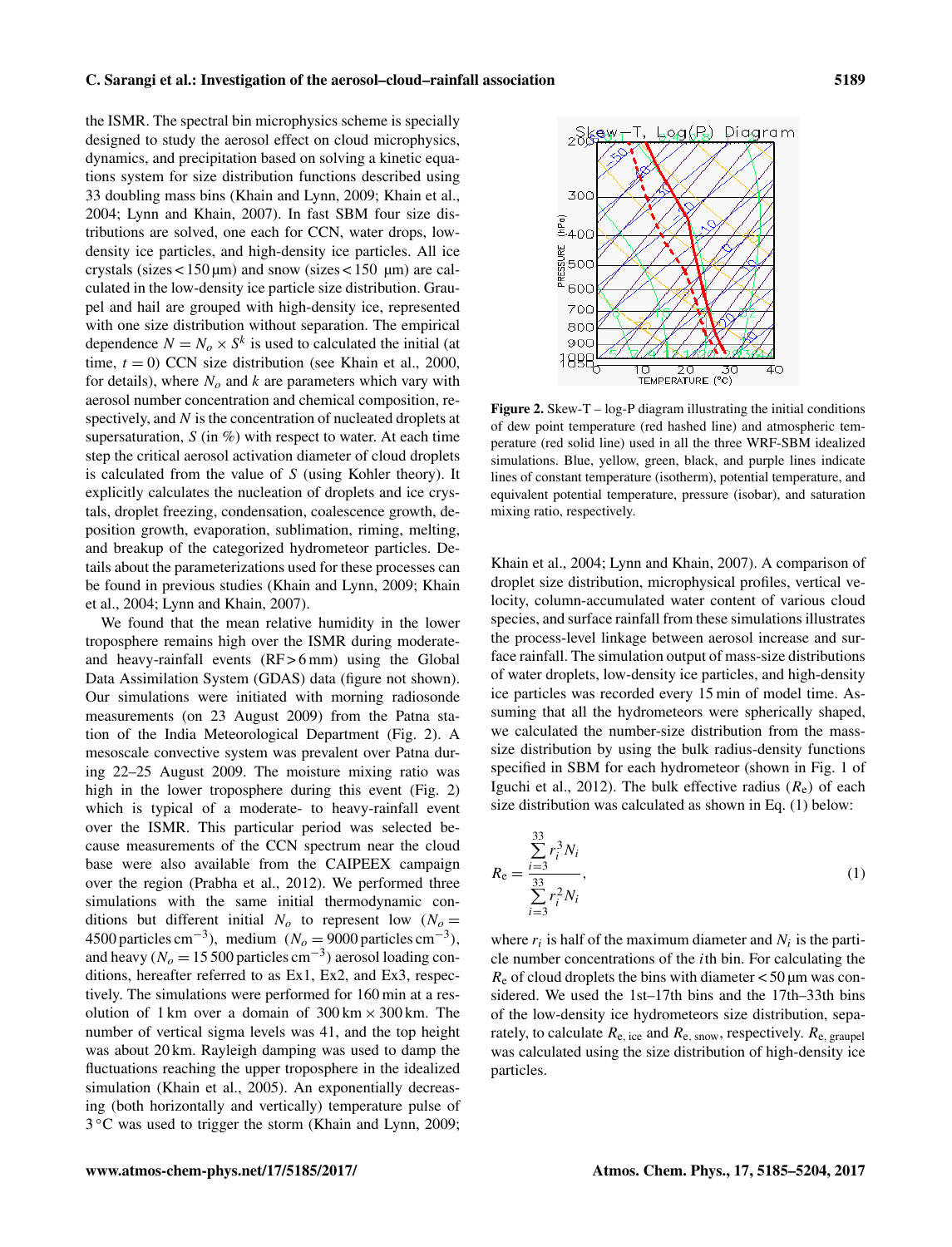## 2.5 Analysis of possible caveats in correlation analysis

It is well documented that the aerosol–cloud correlation analysis using satellite data can be affected by one or more of the following factors: (1) positive correlation of variability in aerosol and cloud–rainfall fields with meteorological variations, which are the true modifiers of cloud and rainfall properties (Chakraborty et al., 2016; Kourtidis et al., 2015; Ten Hoeve et al., 2011), (2) cloud contamination of retrieved AOD values due to the aerosol humidification effect (Boucher and Quaas, 2013; Gryspeerdt et al., 2014), and (3) inaccurate representation of the wet-scavenging effect in the satellite-retrieved AOD dataset (Grandey et al., 2013, 2014; Yang et al., 2016). Therefore, we have critically investigated the plausible role of these factors in our analyses as presented below.

# 2.5.1 The influence of meteorological variability

Here, we obtained various meteorological fields from the NOAA-NCEP (National Oceanic and Atmospheric Administration National Centers for Environmental Prediction) GDAS dataset (Parrish and Derber, 1992) as an approximation for the meteorological conditions at the same time and location as the satellite observations. Since the NOAA-NCEP GDAS assimilated product does not contain direct information on the aerosol microphysical effects, it is a suitable tool to investigate whether the meteorological variations favored aerosol accumulation under wet or cloudy conditions (Koren et al., 2010a). GDAS variables at 1◦ spatial resolution and 21 vertical model levels (1000–100 hPa) over the ISMR from the 12:00 LT run were used. First, the correlation of different GDAS meteorological variables with cloud fraction, daily rainfall, and AOD, separately, using all grid points within the ISMR at each model vertical level was performed. Based on the correlation analysis, the likely meteorological variables (with correlation coefficient  $> 0.25$ ) which can affect cloud and rainfall properties in the ISMR were identified. Next, we made narrow regimes of these key meteorological variables to constrain the variability in these meteorological factors and repeated the correlation analysis of AOD–cloud–rainfall gradients. This approach can be assumed to be similar to simulating the effect of increasing aerosol loading on the cloud– rainfall system for similar meteorology

# 2.5.2 Cloud contamination of aerosol retrievals

Aerosol–cloud–rainfall studies based on satellite data are, in part, biased by the aerosol humidification effect due to uncertainties in retrieved AOD from near-cloud pixels. For instance, an increase in the surface area of aerosols due to water uptake may cause elevated AOD levels measured in the vicinity of clouds (Boucher and Quaas, 2013). The humidification effect on the AOD depends on the variability range of ambient relative humidity (RH; Altaratz et al., 2013). Here, we used radiosonde measurements (JJAS, 2002 to 2013) from World Metrological Organization stations (Durre et al., 2006), within the ISMR (Table 2) to identify profiles that had the potential of cloud formation. Specifically, the selected profiles had an unstable layer below the lifting condensation level (LCL). However, the profiles suggesting low-level clouds (mean RH below LCL > 98 %) were removed. A major portion of aerosols contributing to columnar AOD is usually present below 3 km altitude over the ISMR during monsoon or cloudy conditions. Thus, we focused this analysis on RH below 3 km altitude. Also, the changes in mean RH values associated with the change in cloud vertical extent was calculated based on Altaratz et al. (2013). The height above the level of free convection where the theoretical temperature of a buoyantly rising moist parcel (following wet adiabatic lapse rate) becomes equal to the temperature of the environment is referred to as the equilibrium level. The height of atmospheric layer between LCL and the equilibrium level is referred to as the cloudy layer height (CLH). Also, in the case of the presence of inversion layer, the top of the CLH is determined as the base of the lowest inversion layer located above the LCL. Based on median CLH, the selected profiles at each station were divided into two subsets of an equal number of samples representing shallower and deeper clouds. The bias in mean RH between shallower and deeper clouds for each station was calculated to illustrate the influence of cloud height on the RH variability.

Bar-Or et al. (2012) have parameterized RH in cloudy atmosphere as a function of the distance from the nearest cloud edges. Given the hygroscopic parameter,  $k$ , this parameterization can be used to simulate hygroscopic properties and model the humidified aerosol optical depth. Bhattu and Tripathi  $(2014)$  have reported that k of ambient aerosol over Kanpur (in the Gangetic Basin) during the monsoon is  $0.14 \pm 0.06$ . Accordingly, we have considered minimum (maximum)  $k$  over the ISMR as 0.1 (0.2), and have used the parameterization to estimate the change in AOD due to the observed variation in the RH field. First, the range in RH variation was scaled as the distance from the nearest cloud (using Fig. 3 of Bar-Or et al., 2012), and then the change in AOD was estimated (using Fig. 6 of Bar-Or et al., 2012) for each subset.

# 2.5.3 The effect of underrepresentation of the wet-scavenging effect on retrieved AOD values

Aerosols present below cloudy pixels are not visible to satellite. To circumvent this limitation in investigating aerosol– cloud–rainfall association, it can be reasonable to assume that the mean aerosol distribution below the non-raining cloudy pixels is similar in magnitude to the aerosol distribution of the non-cloudy pixels within a  $1^\circ \times 1^\circ$  grid box. Nevertheless, aerosols below cloudy pixels where rainfall occurs are subject to depletion due to the wet-scavenging effect. Thus, the wet-scavenging effect might not be accu-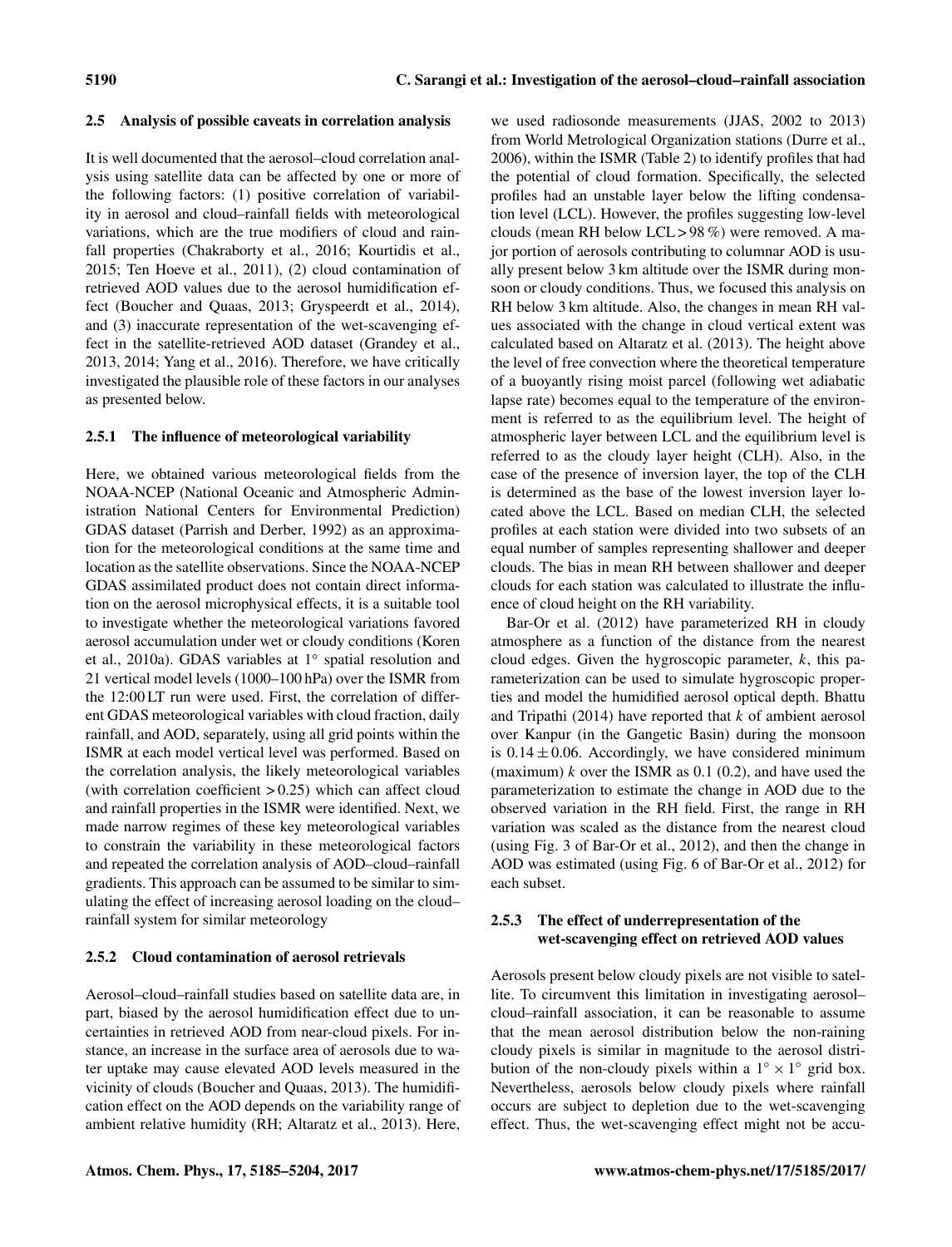Table 2. World Meteorological Organization (WMO) index number of radiosonde stations (WMO no.), station latitude (lat), longitude (long), elevation above mean sea level (elev.), number of radiosonde profiles (N), number of cloudy profiles ( $N_{\text{cloudy}}$ ), mean RH (relative humidity), and bias in RH for 1.5 km layer (RH<sub>1.5</sub> and RH<sub>1.5,bias</sub>, respectively.) and 3.0 km layer (RH<sub>3.0</sub> and RH<sub>3.0,bias</sub>, respectively), and median of cloud layer height (CLH) for each of the eight radiosonde stations used in the humidification analysis. The symbol "±" indicates standard deviation.

| Station                   | Vishakhapatnam | Kolkata     | Bhubaneswar | Patna       | Lucknow     | Nagpur      | <b>Bhopal</b> | Ranchi      |
|---------------------------|----------------|-------------|-------------|-------------|-------------|-------------|---------------|-------------|
| WMO no.                   | 43 150         | 42809       | 42971       | 42492       | 42369       | 42867       | 42667         | 42701       |
| Lat $(^{\circ}N)$         | 17.43          | 22.39       | 20.15       | 25.36       | 26.45       | 21.06       | 23.17         | 23.19       |
| Long $(^{\circ}E)$        | 83.14          | 88.27       | 85.50       | 85.06       | 80.53       | 79.03       | 77.21         | 85.19       |
| Elev. $(m)$               | 3              | 6           | 46          | 60          | 128         | 310         | 523           | 652         |
| $N$ (no.)                 | 2007           | 2291        | 2306        | 1432        | 1751        | 1916        | 1725          | 1616        |
| $N_{\text{cloudy}}$ (no.) | 770            | 1065        | 823         | 709         | 837         | 898         | 555           | 270         |
| $RH_{1.5}$                | $83 \pm 12$    | $88 \pm 11$ | $89 \pm 11$ | $88 \pm 11$ | $83 \pm 15$ | $82 \pm 16$ | $83 \pm 16$   | $89 \pm 12$ |
| $RH_{1.5, bias}$          | 1.96           | 0.95        | 1.5         | 0.6         | 6.1         | 3.8         | 6.4           | 1.4         |
| RH <sub>30</sub>          | $82 \pm 12$    | $86 \pm 14$ | $88 \pm 12$ | $87 \pm 13$ | $84 \pm 15$ | $84 \pm 15$ | $84 \pm 16$   | $87 \pm 14$ |
| $RH_{3.0, bias}$          | 0.5            | 1.5         | 0.8         | 1.4         | 5.1         | 3.8         | 6.4           | 0.3         |
| CLH(m)                    | 13810          | 14539       | 14455       | 14413       | 13430       | 9658        | 6343          | 9219        |

rately represented in the MODIS-retrieved AOD dataset used in our study. Modeling studies suggest that this artifact in the satellite-retrieved AOD values can significantly affect the magnitude as well as the sign of the aerosol–cloud–rainfall associations (Grandey et al., 2013, 2014; Yang et al., 2016). At the same time, Gryspeerdt et al. (2015) have recently illustrated that the aerosol in neighboring cloud-free regions may be more representative for aerosol–cloud interaction studies than the below-cloud aerosol using a high-resolution regional model; this justifies the methodology used in their study. The main limitation in investigating the impact of probable inaccuracy in representing the wet-scavenging effect on our analysis is a lack of collocated measurements of aerosol, cloud, and rainfall at a temporal resolution of rainfall events from space-borne measurements. Hence, we used collocated hourly measurements of aerosol and rainfall over the Indian Institute of Technology, Kanpur, (IITK) as a representative case study dataset to investigate the possible effect of wet scavenging on aerosol–rainfall associations within the ISMR.

The AErosol RObotic NETwork (AERONET) is a global network of ground-based remote-sensing stations that provides quality-controlled measurements of aerosol optical depth with a high accuracy (Dubovik and King, 2000; Holben et al., 1998). Hourly averages of AOD (550 nm) used in this analysis were obtained from the quality-ensured Level-2 product of the AERONET site on the IITK campus. Rainfall events were identified from collocated rain gauge measurements near the AERONET station within the IITK campus between April–October 2006–2015. We included the months of April, May, and October to increase the number of sample points. The rainfall amount of all the rainfall events was sorted as a function of collocated AERONET-AOD values (mean of AERONET-AOD measurements within ±4 h of the start/end of the rainfall) into five equal bins of 20 percentiles each. As AERONET-AOD measurements were available only between sunrise and sunset, we used AOD values of late evening measurements as representative of aerosol loading during the first rainfall event (if any) at nighttime. However, in the case of more than one rainfall event at night, only the first rainfall event is considered in this analysis. Nearly half of the AOD–rainfall samples used here included AOD measurements within 4 h after the end of any rainfall event, and, therefore, this includes a wet-scavenging effect of rainfall on AOD measurements. To reproduce another specific scenario, only the rainfall–AOD samples when AOD measurement was available before the start of rainfall events were collected and sorted as a function of AOD into five equal bins of 20 percentiles each. This restricted sampling does not include the wet-scavenging effect as only the AODvalues before the start of rainfall in each rainfall event were used. The average rainfall amount for each bin was plotted against mean AOD values under both scenarios to illustrate the difference in aerosol–rainfall association due to the exclusion of the wet-scavenging effect within the ISMR.

## 3 Results and discussion

#### 3.1 Cloud, rainfall, and radiation associations with aerosol loading

Figure 3a shows the relationship between AOD and IMD RF. RF increased from 5.9 to 7.1 mm as AOD increased from 0.25 to 0.75. A similar relationship was also observed in the case of TRMM PR in Fig. 3b. The precipitation rate increased from  $0.31$  to  $0.38$  mm h<sup>-1</sup> for the same amount of increase in AOD (0.25 to 0.75). A concurrent analysis of aerosol and cloud properties showed aerosol-induced modifications in cloud macrophysics. Widening of clouds was observed as cloud fraction increased from 0.78 to 0.92 with an increase in AOD from 0.25 to 0.75 (Fig. 3c). A mono-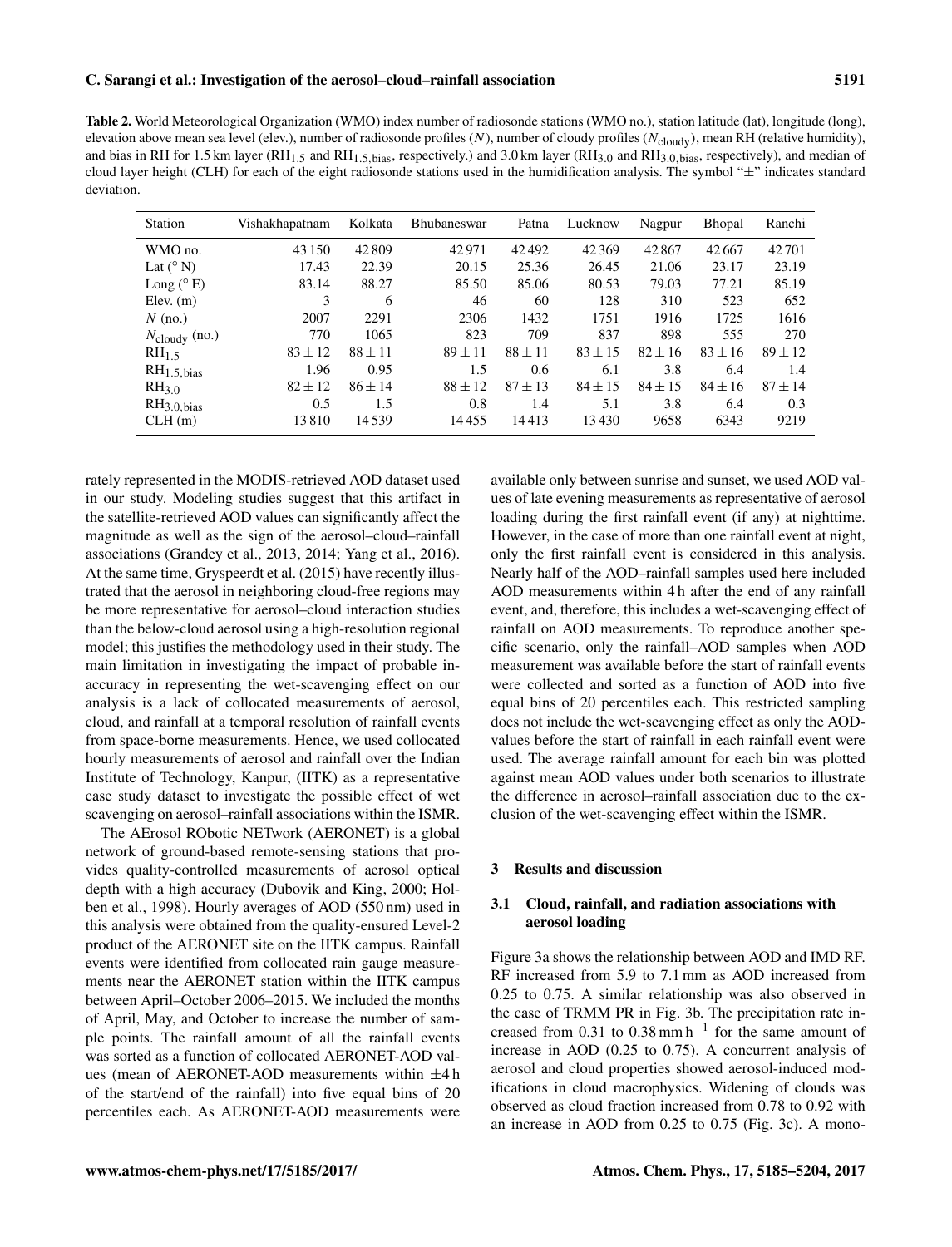

Figure 3. Associations of (a) daily rainfall, (b) precipitation rate, (c) cloud fraction, (d) cloud top pressure, and (e) cloud top temperature with AOD. The collocated data points for these five variables (a-e) were sorted as a function of AOD over the ISMR during JJAS 2002-2013. The total number of collocated data points  $(50 \times n)$  is then used to create 50 AOD bins of "n" number of samples (2 percentiles) each. Each scatter point is the average of these equal "n" numbers of data points mentioned in each respective panel.

tonic decrease in CTP and CTT (Fig. 3d and e), by nearly 200 hPa and 22 K, respectively, for the same increment in AOD further indicates vertical deepening of the cloud with increasing aerosol loading. Aerosol–cloud studies have reported a reduction in cloudiness under high AOD for regions with high absorbing aerosol loading (Koren et al., 2004; Small et al., 2011). Widespread cloud coverage over the ISMR (CF of  $\sim$  0.75 for AOD  $\sim$  0.3 in Fig. 3) induces a substantial reduction in the incoming solar radiation (Padma Kumari and Goswami, 2010), which may result in reduced interaction between absorbing aerosols and shortwave radiation. This explains that, despite the high emission rate of absorbing aerosols over the ISMR (Bond et al., 2004), the aerosol-induced cloud inhibition effect seemed to have been reduced to a second-order process during the Indian summer monsoon. For a sanity check, we have reanalyzed cloud and rainfall associations with aerosol loading by dividing the ISMR into two subregions (shown in Fig. 1a). Similar aerosol–cloud–rainfall associations (in both the regions) were observed to that seen in Fig. 3. In addition, the analysis was also repeated by segregating the dataset into low-level (850 hPa > CTP > 500 hPa) and high-level clouds (CTP < 500 hPa) (figure not shown). Despite the considerable differences in mean CTP and CTT found between lowand high-level clouds, the general associations were similar in both the regimes (as in Fig. 3). An analysis of individual months, viz June, July, August, and September, also illustrated similar positive associations as seen in Fig. 3, indicating negligible intra-seasonality in the observed associations.

The observed associations in Fig. 3 are in line with the recent aerosol–cloud–rainfall association studies under continental conditions (Kourtidis et al., 2015; Myhre et al., 2007; Ten Hoeve et al., 2011), CTP (Li et al., 2011; Myhre et al., 2007; Yan et al., 2014), and rainfall (Gonçalves et al., 2015; Heiblum et al., 2012). These studies suggested that aerosolinduced changes in cloud dynamics and microphysics are the potential causal mechanism for the aerosol–cloud–rainfall linear dependence. Over the Indian region, previous studies have compared MODIS-observed cloud microphysical properties between low- and high-aerosol loading to demonstrate the aerosol microphysical effect and its linkage to interannual variations in seasonal rainfall (Abish and Mohanakumar, 2011; Panicker et al., 2010; Ramachandran and Kedia, 2013). Aerosol impacts on cloud microphysics over central India based on ground-based measurements are also evident (Harikishan et al., 2016; Tripathi et al., 2007). Aircraft measurements during the CAIPEEX campaign over the ISMR have provided unprecedented evidence of the aerosol microphysical effect on cloud droplet distribution and warm rainfall suppression over the ISMR (Konwar et al., 2012; Pandithurai et al., 2012; Prabha et al., 2011). Recently, Sengupta et al. (2013) have also discussed the possible aerosol-induced deepening of clouds with the evolution of the Indian monsoon using MODIS-retrieved CTP.

Next, aerosol-related convective invigoration was investigated using CERES-retrieved outgoing radiative fluxes at the top of the atmosphere. Our analyses showed that for every unit increase in AOD, reflected SW radiation increased by  $\sim$  68 W m<sup>-2</sup>, whereas LW decreased by  $\sim$  26 W m<sup>-2</sup> at the top of the atmosphere for the all-sky scenario (Fig. 4a). Taller clouds exhibit colder cloud tops as they are in a thermodynamic balance with the environment, therefore, the observed decrease in LW with an increase in AOD further provides evidence of aerosol-induced cloud invigoration over the ISMR (Koren et al., 2014, 2010b). Increased cloudiness was also evidenced as the cloud albedo increased, thereby reflecting back more SW radiation at the top of the atmosphere. A large number of small ice crystals formed in the upper troposphere due to cloud invigoration eventually become aligned as larger and longer-lived anvils detrained from cloud tops (Fan et al., 2013). Such an anvil expansion effect of aerosol (Rosenfeld et al., 2014) may also contribute to the aerosolassociated increase in SW radiative forcing. Quantitatively, the net cooling per unit increase in AOD (Fig. 4b) under the clear-sky scenario was  $\sim$  13 26 W m<sup>-2</sup>, whereas the net cooling for same change in AOD under cloudy conditions was twice more than that under the clear-sky scenario i.e.,  $\sim$  30 W m<sup>-2</sup>.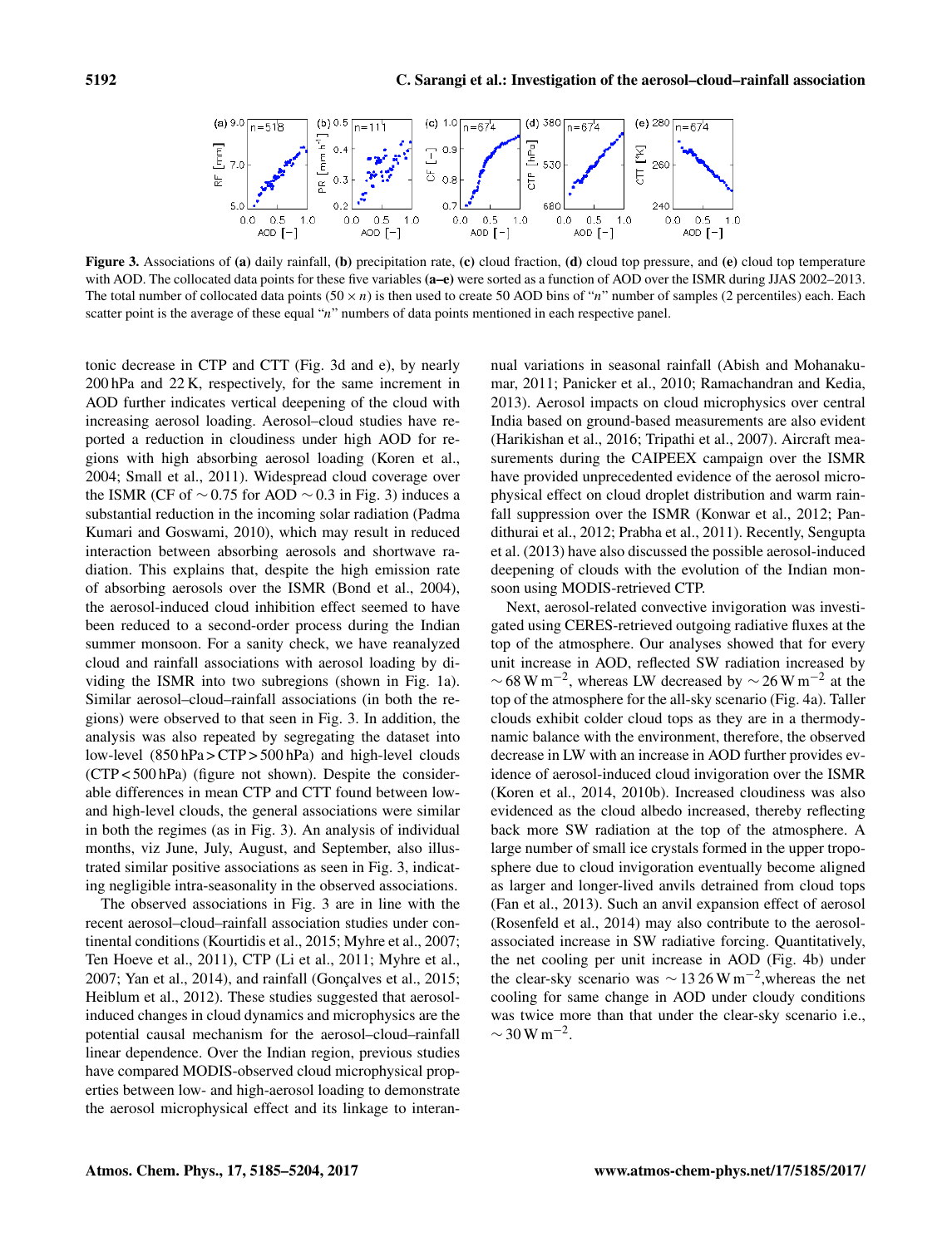

Figure 4. Association of CERES-retrieved incoming shortwave (SW) and outgoing longwave (LW) radiation with AOD for (a) the all-sky and (b) the clear-sky scenario over the ISMR during JJAS 2002–2013. The collocated data points for both SW and LW as a function of AOD were first sorted. The total number of collocated data points  $(50 \times n)$  is then used to create 50 AOD bins of "n" number of samples (2 percentiles) each. Each scatter point is the average of these equal "n" numbers of data points mentioned in each respective panel.

#### 3.2 Aerosol-induced cloud invigoration

## 3.2.1 The effect of aerosol-related changes in microphysical processes

Many studies have shown that the onset of warm rain and collision–coalescence processes is dependent on the CCN concentration (Freud et al., 2011, and references therein). The MODIS-retrieved droplet effective radius as a function of CTP grouped under low and high aerosol loading cases can be used to investigate the aerosol-induced differences in warm rain processes like diffusion and coalescence processes (Rosenfeld et al., 2014). In Fig. 5, we present cloud microphysical changes for low and high aerosol loading using MODIS and CloudSat datasets.

Figure 5a illustrates that  $R_e$  of liquid droplets near the cloud base was smaller  $(6 \mu m)$  in clouds developed under higher AOD conditions, which is in agreement with the aerosol first indirect effect (Twomey, 1974). In addition, the vertical growth of  $R_e$  under polluted conditions increased at a gradual rate ( $\sim$ 3 µm (100 hPa)<sup>-1</sup>) for  $R_e$  < 14 µm compared to the vertical gradient of increase in  $R_e$  (~ 10 µm (100 hPa)<sup>-1</sup>) in relatively clean clouds (low aerosol loading). Also note that the altitude difference between the cloud base and the onset of warm rain was smaller under low-AOD cases (∼ 50 hPa) compared to that in high-AOD cases ( $\sim$  250 hPa). Concurrently, the mean  $R_e$  for high-AOD cases was very small ( $\sim$  10 µm) near the freezing level compared to low AOD, indicating an increase in droplets of a smaller size at higher levels with an increase in aerosol loading (Fig. 5a). Thus, a significant increase in and sustenance of smaller supercooled liquid drops was found above freezing level under polluted conditions. Aircraft measurements of clouds developed under dirty conditions during the CAIPEEX campaign over the ISMR have also documented that  $R_e$  remained below 14  $\mu$ m up to 500 hPa altitude, and the formation of rain drops was mainly initiated as supercooled raindrops at ∼ 400 hPa (Konwar et al., 2012; Prabha et al., 2011).

From CloudSat analyses, the mean ice-phase effective radius  $(R_{e,ICE})$  for high aerosol loading was found to be 8–10% greater (significant at  $> 95\%$  confidence interval) throughout the cloud layer compared to that for low aerosol loading at the same altitude (Fig. 5b), indicative of the formation of larger-sized ice-phase hydrometeors under high aerosol loading. Figure 5c shows the difference (high aerosol–low aerosol) in mean liquid-phase and ice-phase water content. Significant enhancements in ice-phase water content were clearly evident under high aerosol loading (Fig. 5c). The increase in the mass concentration of ice-phase hydrometeors was  $\sim 50 \text{ mg m}^{-3}$  at altitudes of 8–13 km. A similar increase in the number concentration of ice hydrometeors was also observed from CloudSat observations (figure not shown).

## 3.2.2 Modeling the aerosol microphysical effect for a typical rainfall event during ISM

In order to further investigate the process-level insights to our observational findings, we conducted model simulations using WRF-SBM for a typical mesoscale convective system over the ISMR. Three idealized supercell simulations (Ex1, Ex2, and Ex3, as explained above) were performed, with the observed CCN spectra being lowest for Ex1 and highest for Ex3.

Figure 6a shows the time evolution of domain-averaged mean columnar cloud water content (CWC), rain water content (RWC), summation of ice-phase hydrometeors, i.e., snow, graupel, and ice water content  $(SWC + GWC + IWC)$ , vertical velocity  $(W)$ , and accumulated rainfall for low-CCN (aerosol) conditions. It can be seen that convection was strong after 50 min (consistent updrafts >  $0.2 \text{ m s}^{-1}$ ), with corresponding enhancements in CWC, RWC, and hydrometeors until the end of the simulation. The domain-averaged accumulated rainfall was found to be  $\sim$  0.8 mm grid<sup>-1</sup> at the end of the simulation. The simulated differences between high-CCN and low-CCN conditions (Fig. 6b and c) clearly shows significant intensification in the microphysical and dynamic variables with an increase in CCN concentration. The magnitude of W, CWC, RWC, and ice-phase water content increased in both simulations (Ex2 and Ex3) compared to simulation Ex1. The simultaneous increase in accumulated rainfall was also evident with an increase in CCN concentrations, mainly during the last half of the simulations. The estimated AOD for prescribed CCN scenarios in Ex1, Ex2, and Ex3 at 0.4 % supersaturation is 0.42, 0.62, and 0.91, respectively (using the empirical formula given by Andreae, 2009). The observed increase in accumulated rainfall was found to be 0.68 and 0.28 mm for an increase in AOD of 0.5 (Ex3– Ex1) and 0.3 (Ex2–Ex1), respectively, suggesting a nearly linear relationship in CCN–cloud–rainfall association as ob-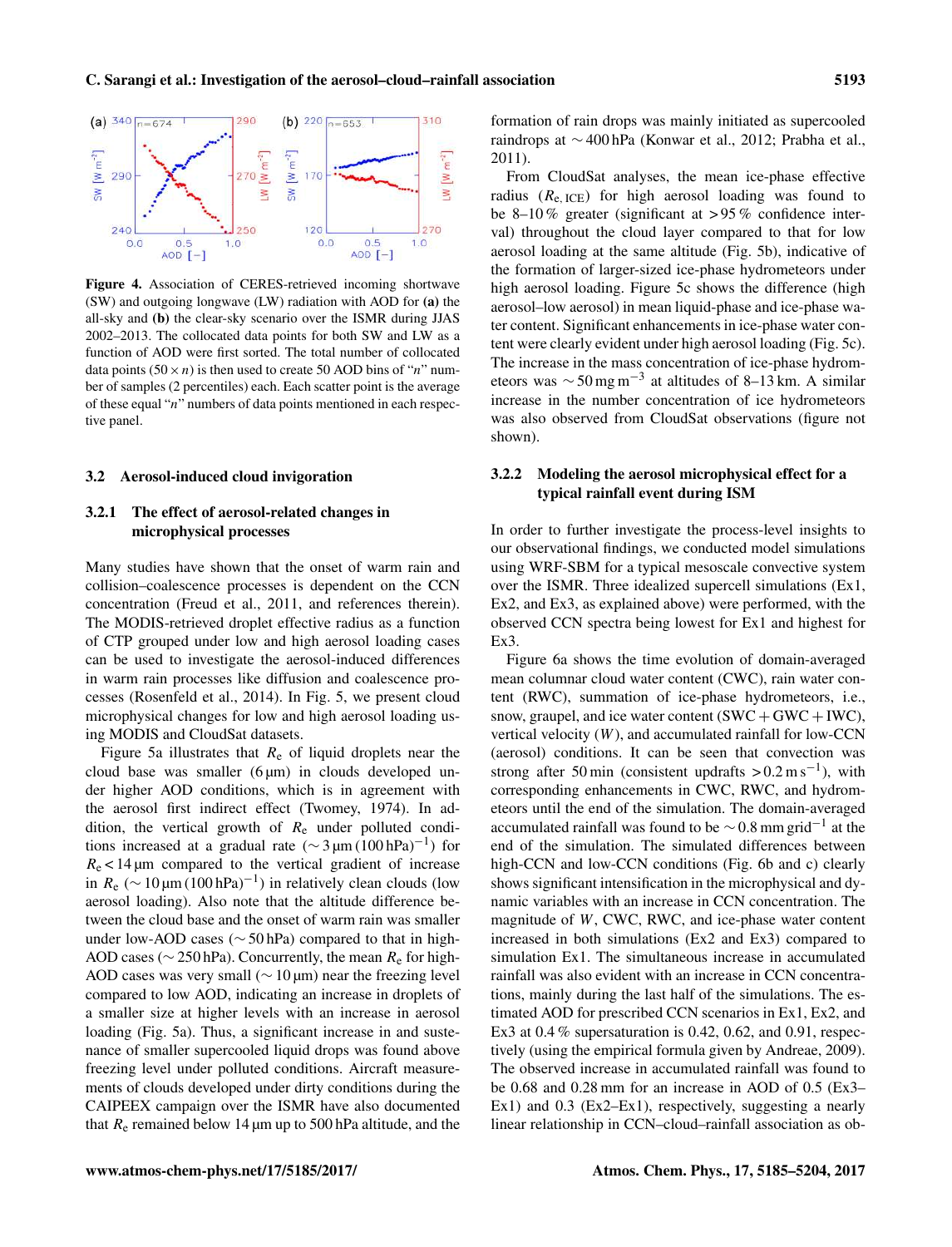

Figure 5. Observed differences in cloud microphysical properties for low and high aerosol loadings cases. (a) MODIS-observed mean profiles of liquid-phase effective radius  $(R_e)$ ; (b) CloudSat-observed mean profiles of ice-phase effective radius  $(R_e)$  under low (blue) and high (red) aerosol loading conditions. The dotted lines represent 25th and 75th percentiles, respectively. (c) Difference (high AOD–low AOD) in mean profiles of liquid-phase (black) and ice-phase (pink) water content as observed from CloudSat.

served in Fig. 2. Nevertheless, a closer look at Fig. 6b and c reveal a temporal delay in the initial formation of RWC, icephase hydrometeors, and surface rainfall with an increase in CCN concentrations. This can be understood from the negative values of differences in RWC, total water content of ice-phase hydrometeors, and rainfall between 40–100 min of the simulation. However, the increase in rainfall amount with an increase in CCN concentration at a later stage of the simulation was manifold compared to the initial suppression of warm rainfall eventually leading to the enhancement of accumulated rainfall throughout the storm domain (figure not shown).

Figure 7a illustrates the simulated time- and domainaveraged profiles of the droplet effective radius for Ex1 and Ex3. It can be seen that droplet  $R_e$  in the Ex3 simulation was lower compared to that of Ex1 throughout the cloud column and the differences increased with altitude, indicative of the slower growth of cloud droplets for high-CCN conditions (Ex3) as compared to low CCN (Ex1), in line with our observation from MODIS analyses. For instance, the difference in droplets at 700 and 300 hPa was ∼ 3 and ∼ 8 µm, respectively (Fig. 7b). The simulated spectral width of the droplet size distributions for Ex3 and Ex1 also showed a significant shift of the droplet spectra toward lower  $R_e$  with an increase in CCN. It can be seen that an increase in CCN concentration also leads to a narrowing of the droplet spectra at the same altitude.

The aerosol-induced increase (Ex3–Ex1) in time- and domain-averaged CWC, RWC, IWC, SWC, and GWC at different altitudes is shown in Fig. 8a. Modeling results also show that the maximum increase in CWC  $(23 \text{ mg m}^{-3})$  was above freezing level at an altitude of ∼ 7 km, which suggests that the increase in CCN caused an increase in supercooled liquid droplets. Similar plots of mean W and temperature differences averaged over cloudy pixels (Fig. 8b) show a considerable increase in temperature and W at altitudes corresponding to an increase in CWC (i.e., below 8 km), mainly due to an enhanced release of latent heat of condensation.



Figure 6. (a) Time evolution of column-integrated domainaveraged cloud water content (CWC; black), rain water content (RWC; blue), summation of ice water content, graupel water content, and snow water content (IWC + GWC + SWC; green), vertical velocity (red), and accumulated surface rainfall (pink) for simulation Ex1. (b) Same as panel (a), but for simulated differences between Ex2 and Ex1. (c) Same as panel (a), but for simulated differences between Ex3 and Ex1.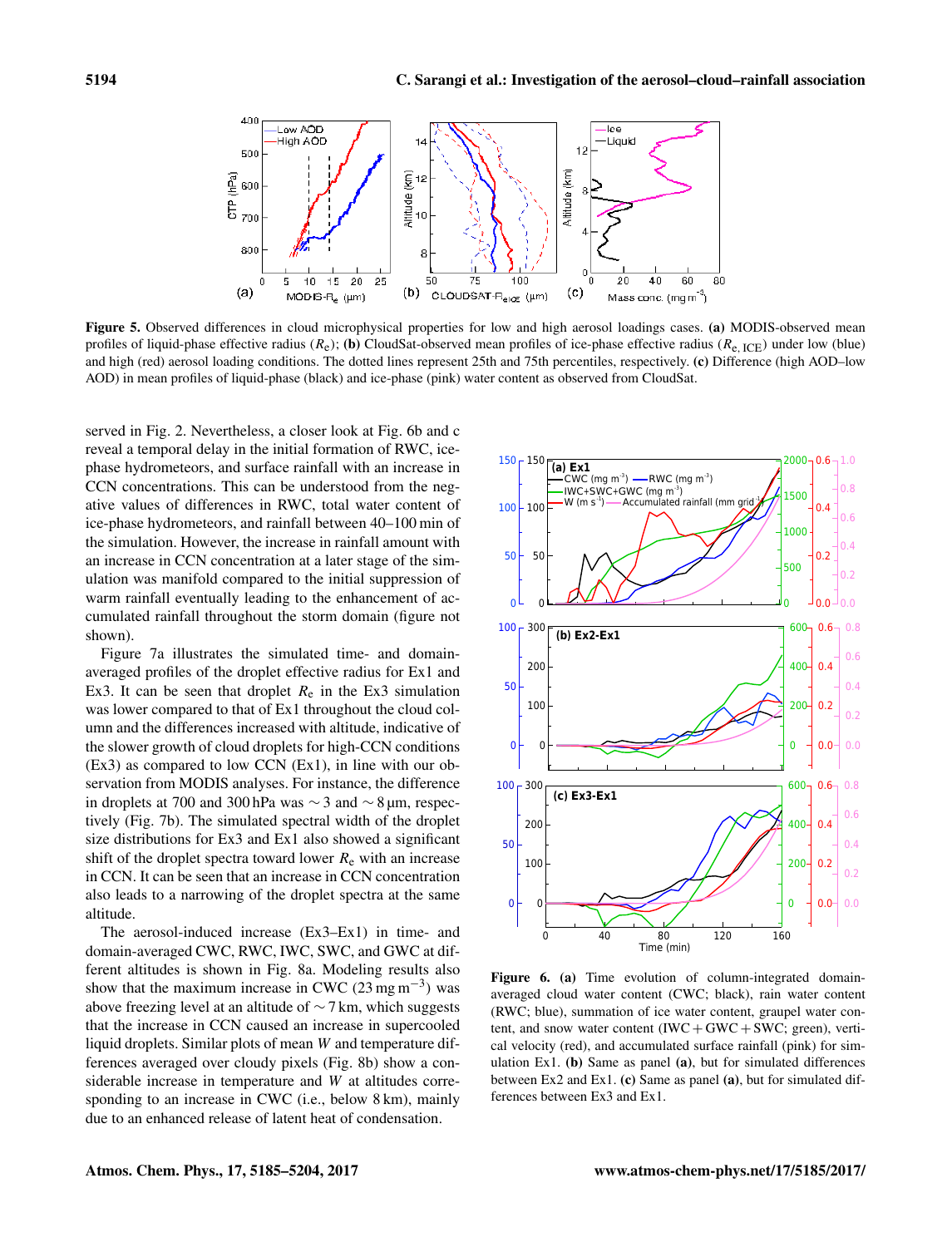

Figure 7. (a) Mean droplet  $R_e$  versus CTP for low- (Ex1; blue), medium- (Ex2; black), and high- (Ex3; red) CCN scenario. (b) Droplet size distribution spectra of Ex1 (blue), Ex2 (black), and Ex3 (red) simulations at 700 hPa (dashed lines) and 300 hPa (solid lines). The corresponding effective radius values are mentioned in the legends in square brackets. The fractional contribution is calculated by dividing the mass concentration of each bin with the total mass concentration.

For ice-phase hydrometeors, the majority of the increase was observed in SWC, with a peak above  $\sim$  12 km altitude. A maximum in the CCN-induced increase in vertical velocity and temperature was also found to be above ∼ 12 km (Fig. 8). These results indicate that a CCN-induced increase in the latent heat of freezing occurred mainly above 12 km, in turn strengthening the updraft velocity of cloud parcels and hydrometeor formation. Further, snow  $R_e$  profiles for simulations Ex1 and Ex3 illustrated that the effective mean radius of snow significantly increased with an increase in CCN concentration between 8 and 15 km altitude (Fig. 9a). The simulated particle size distribution of snow further explained this behavior as the mass of particles in larger-sized bins increased in the simulation Ex3 compared to Ex1 (Fig. 9b). Similar changes in graupel concentration and particle size distribution for high-density ice particles were also found (figure not shown).

It has to be noted that the CCN-induced differences in cloud microphysics and rainfall from this idealized case study simulation should not be directly compared with the decadal-scale observational analysis. Moreover, these results are subject to various assumptions and uncertainties within physical parameterizations of the microphysics module used. However, the qualitative similarities in results between the



Figure 8. (a) Simulated difference (Ex3–Ex1) in mean profiles of cloud water content, rain water content, ice water content, graupel water content, and snow water content. (b) CCN-induced difference (Ex3–Ex1) in simulated mean profiles of vertical velocity (black) and temperature (red) for cloudy pixels.

observed aerosol–cloud–rainfall associations and this idealized case study simulation provide confidence in our observational finding that aerosol loading can potentially alter the warm phase and cloud phase microphysics over the ISMR. These perturbations are consistent with processes typically associated with aerosol-induced cloud invigoration (Altaratz et al., 2014; Tao et al., 2012).

The following chain of processes may explain our observational and/or numerical findings. The growth of cloud droplets near the cloud base is dominated by condensation. However, the growth of droplets near the onset of warm rain ( $R_e$  approaches  $\sim$  14 µm) is dominated by coalescence (Rosenfeld et al., 2012, 2014). The observed differences in the vertical gradient of droplet growth suggest less efficient collision–coalescence processes and prolonged condensation processes, leading to delayed raindrop formation (Rosenfeld, 1999, 2000; Squires, 1958; Warner and Twomey, 1967). Such prolonged condensational growth of droplets implies increased condensed water loading, causing more latent heat release and thereby stronger updrafts under higher aerosol loading (Fan et al., 2009; Khain et al., 2005; Martins et al., 2011; Rosenfeld et al., 2008; van den Heever et al., 2011; Wang, 2005). Concurrently, smaller droplet  $R_e$  under polluted conditions results in a lower effective terminal velocity and higher cloud droplet mobility (Heiblum et al., 2016; Ilan et al., 2015). Under polluted conditions, then, the aerosol-induced stronger updrafts and enhanced buoyancy would push these smaller condensates above freezing level (Andreae et al., 2004; Rosenfeld and Lensky, 1998), which, in turn, would enhance liquid droplets above the freezing level. Nevertheless, the smaller droplets are less efficient in freezing, causing a delay in the ice- or mix-phase processes which provide sustenance for super-cooled liquid condensates above freezing level (Rosenfeld and Woodley, 2000). These hydrometeors encounter a greater number of supercooled liquid droplets while settling from a comparatively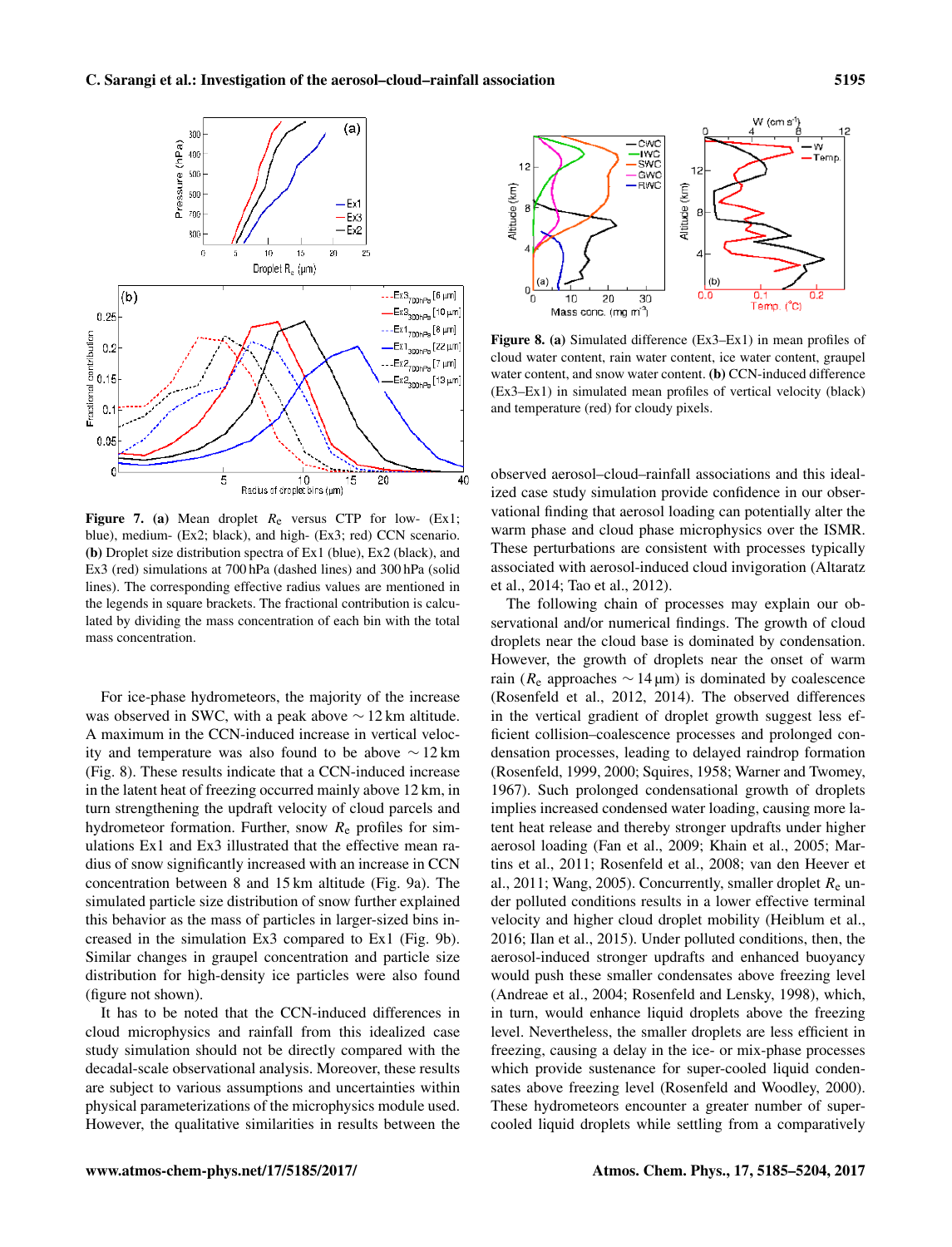

Figure 9. (a) Simulated mean snow (dashed) and graupel (open square symbol connected by solid line)  $R<sub>e</sub>$  for low- (Ex1, blue) and high-(Ex3, red) CCN scenario. (b) Simulated size distribution spectra of low-density ice particles for Ex1(blue) and Ex3 (red) at 550 hPa (solid lines) and 200 hPa (dashed lines). The fractional contribution is calculated by dividing the mass concentration of each bin with the total mass concentration.

higher altitude under gravity. Thus, an increased ice water accretion process (Ilotoviz et al., 2016) increases ice particle  $R_e$  under high aerosol loading. An increase in the water mass flux of the smaller droplets at higher altitudes, in principle, releases more latent heat from freezing and further invigorates the cloud system (Altaratz et al., 2014; Rosenfeld et al., 2008). Such aerosol-induced invigoration also implies the formation of ice-phase hydrometeors at higher altitudes by the freezing of small droplets (Altaratz et al., 2014). Such aerosol-induced invigorating of clouds ultimately results in wider and deeper clouds, with a higher mass concentration of ice-phase hydrometeors, which eventually fall to the surface (Figs. 3 and 5) (Andreae et al., 2004; Koren et al., 2005, 2012; Rosenfeld et al., 2008). Thus, the observed increase in daily rainfall with increasing aerosol loading over the ISMR (Fig. 3) could stem from the observed differences in warm phase dynamics and microphysics, which plausibly leads to cloud invigoration and thereby enhances the mass concentration of mixed-phase hydrometeors.

## 3.3 Analysis of non-microphysical aerosol–cloud–rainfall association

## 3.3.1 Decoupling the role of meteorology

Observational and modeled evidence of the microphysical impact of aerosol over the ISMR suggests causality in the observed relationship between aerosol–cloud and rainfall properties (Fig. 3). Here, we examined the plausible role of meteorology in our analyses. Figure 10 shows the correlation coefficients of RF, CF, and AOD with GDAS meteorological variables. The meteorological conditions favorable for deeper clouds and heavy rainfall were found to be associated with a reduction in AOD (Fig. 10). As expected, a positive correlation of CF and RF was observed with relative humidity. However, an increase in RH was negatively correlated with aerosol loading, suggesting that cloudy or wet conditions were associated with the reduction in aerosol loading. While CF and RF was found to be negatively correlated with geopotential height (mainly below 500 hPa), AOD was linearly correlated. This suggests that the formation of a lowpressure zone or the presence of high RH at lower atmosphere was favorable for cloud development and rain but not for aerosol accumulation. These features are consistent with that of heavy-rainfall periods of ISM, where the presence of a low-pressure zone over the ISMR (commonly known as monsoon depressions) is associated for the advection of more moisture at lower altitudes, more cloud condensation, and the occurrence of more rainfall. A recent modeling study has also shown that the propagation of a low-pressure system from the Bay of Bengal towards the Indian landmass, which brings moisture and heavy rainfall to the region during the monsoon, is also associated with a decrease in aerosol concentration over the region (Sarangi et al., 2015). The decrease might be a combined effect of ingestion by clouds, wet scavenging, and a dilution effect of relatively clean moist air masses from the ocean. A positive correlation of wind speed with CF and RF at an altitude above 400 hPa was also associated with reduced AOD (Fig. 10). The high wind speed above 350 hPa (Fig. 10) appears to provide a shearing effect on the cloud development process. Based on the correlation analysis, horizontal wind shear (between 500 and 200 hPa), relative humidity, and geopotential height (below 500 hPa) were identified as three key meteorological variables (magnitude of correlation coefficient  $> 0.25$ ) affecting cloud and rainfall properties in the ISMR.

Next, the datasets were segregated into low and high regimes of wind shear, calculated between 200 and 400 hPa, as well as for geopotential height and relative humidity at 800 hPa pressure level (Fig. 11). The low versus high regimes illustrated that steeper positive gradients in AOD–cloud–RF associations were observed for high relative humidity and low geopotential height conditions, but the magnitude of the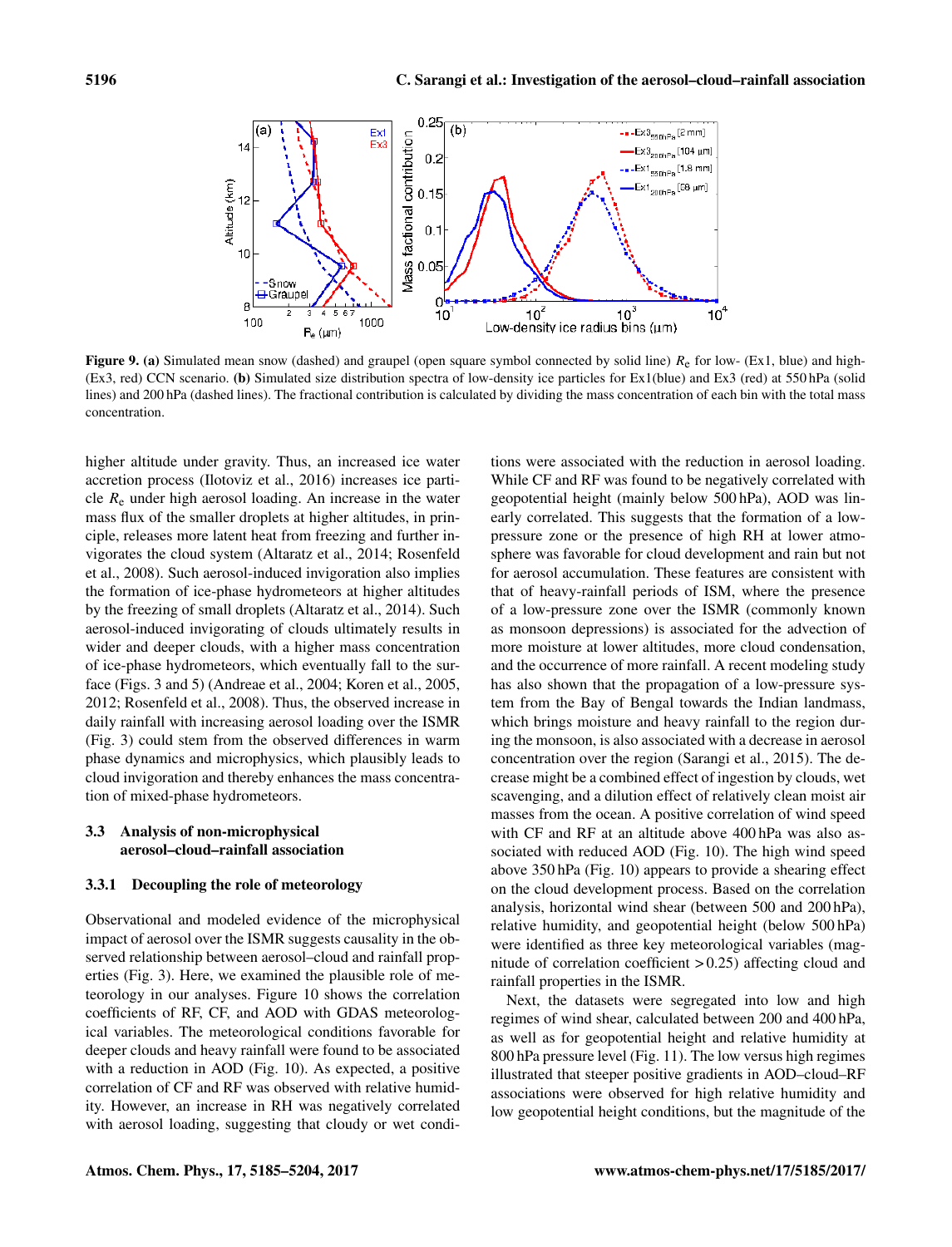

Figure 10. Correlation coefficients of accumulated daily rainfall, AOD, and cloud fraction with six GDAS meteorological variables over the ISMR. Different color shades along the x axis indicate corresponding meteorological variable, and each color shade has 21 divisions, which represents the corresponding 21 model pressure levels from 100 to 1000 hPa (left to right). Correlation analysis was performed at each model pressure level with all collocated samples between two variables (e.g., temperature and RF for x-axis values of 1–21 in the case of the red line) over the ISMR region for JJAS 2002–2013.

positive gradient between RF (and PR)-AOD reduced under high wind shear cases. The spreading of the cloud due to high wind shear results in hydrometeors falling through relatively drier atmosphere making smaller droplets (in polluted condition); these are more susceptible to evaporation (Fan et al., 2009), thereby leading to the reduction in PR and RF. Thus, an orthogonal meteorological impact (Koren et al., 2010a, 2014) was evident on gradients of AOD–cloud–rainfall associations over the ISMR, where the y intercept indicates the meteorology effect and the slope of correlation represents aerosol effect. We have also considered the combined effect of all the three key meteorological variables by dividing the datasets into eight regimes (alternate combination of higher and lower bins of RH, wind shear (WS), and geopotential height (GPH)). Our analysis illustrated (figure not shown) similar results as seen in Fig. 11; positive aerosol–cloud– rainfall association was evident in all the eight sub-regimes along with a distinct orthogonal effect of ambient meteorological conditions.

Ground-based remote sensing, satellite observations, aircraft measurements, and modeling studies have documented that aerosols are mainly located within the boundary layer during the monsoon period over the ISMR (Mishra and Shibata, 2012; Misra et al., 2012; Sarangi et al., 2015). But some recent studies have reported that the transport of nearsurface aerosols to the free troposphere by mesoscale convection results in upper-level accumulation during the summer monsoon, termed the Asian tropopause aerosol layer (Chakraborty et al., 2015; Vernier et al., 2015). Therefore, another possible pathway through which meteorological covariability can influence our correlation analysis over the ISMR is due to the positive association between the magnitude of the Asian tropopause aerosol layer and AOD. However, the tropopause aerosol layer pathway results in insignificant enhancements of AOD during JJAS by  $\sim$  0.01–0.02 over south Asia compared to the observed climatological mean AOD (∼ 0.6) (Vernier et al., 2015; Yu et al., 2015). Thus, contributions of the Asian tropopause aerosol layer to the observed positive gradients (Fig. 3) can be assumed to be negligible.

# 3.3.2 Examining the influence of the cloud contamination effect

Here, we used radiosonde observations from eight stations in the ISMR (Table 2) to illustrate the humidification effect on satellite-retrieved AOD. The total number of cloudy profiles varied from 270 (Ranchi) to 1065 (Kolkata). The mean and standard deviation in RH for these selected profiles was calculated (for each station data) in two layers of 1.5 and 3 km from the surface. The bias in mean RH between shallower and deeper clouds for each station is also presented in Table 2. The range of variation in mean RH for each layer has been presented in Table 3. We found that with an increase in mean RH, the natural variance in RH decreased for both the layers within the ISMR. The mean and standard deviation of RH in the 1.5 km (3 km) layer was found to be  $84.3 \pm 13.2$  %  $(84.7 \pm 13.5\%)$  under cloudy conditions within the ISMR. At the same time, the bias in mean RH (associated with vertical change in cloud layer height) in 1.5 and 3.0 km layer was found to be 2.7 and 2.5 %, respectively. It can be seen that the bias was negligible compared to the natural variation present in RH during cloudy conditions in the ISMR. Using the parameterization developed in Bar-Or et al. (2012), the maximum change in AOD was estimated to be about 0.1 due to the humidification effect (Table 3). Thus, the uncertainties in our data analyses due to the aerosol humidification effect seem to be minimal. Note that the difference in clean and polluted conditions in this study (AOD of about 1.0) was nearly 1 order of magnitude higher than the estimated maximum change in AOD ( $\sim$  0.1) due to the humidification effect. Therefore, the observed positive associations between AOD and cloud or rainfall properties do not appear to be sig-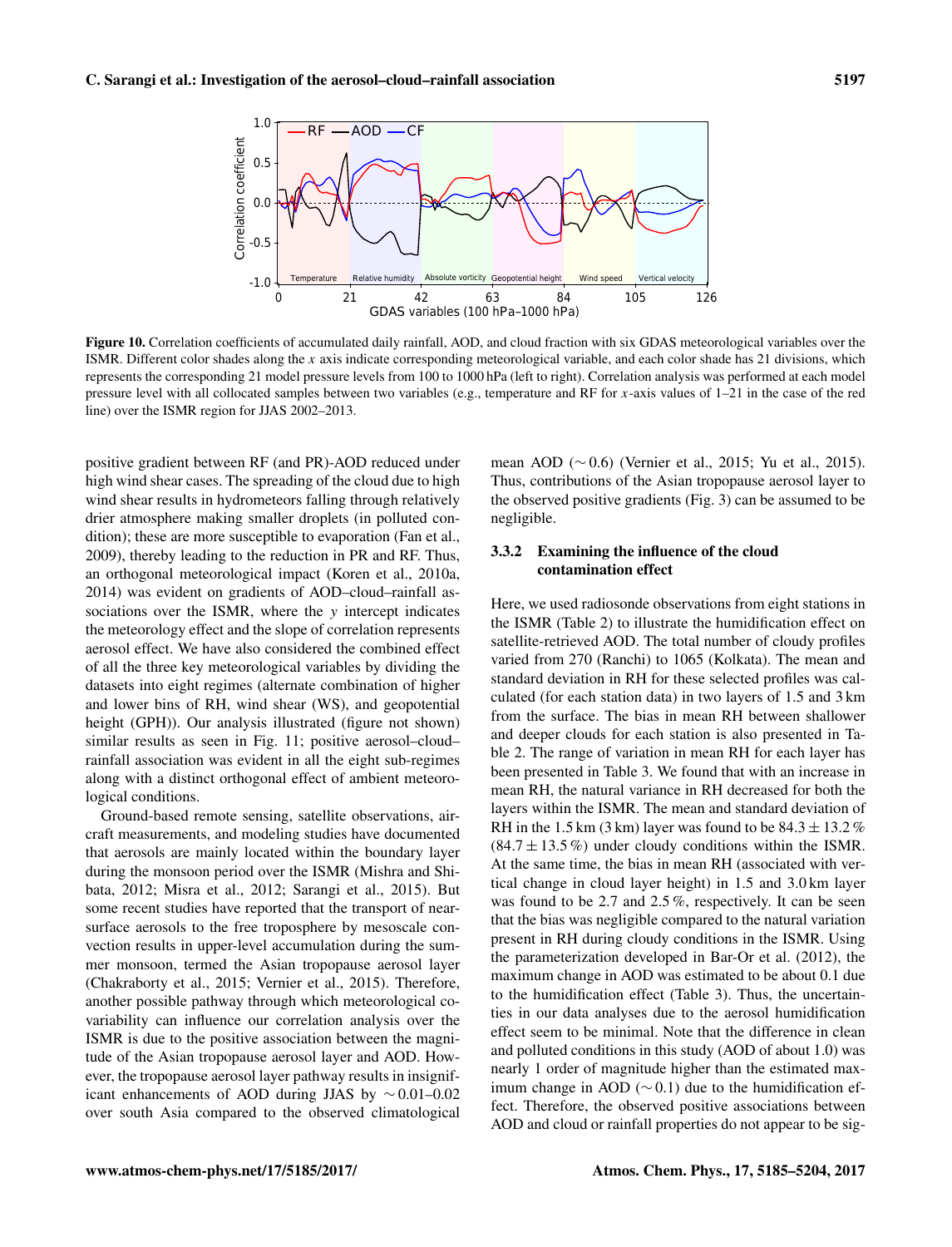

Figure 11. Associations of accumulated daily rainfall, precipitation rate, cloud fraction, cloud top pressure, and cloud top temperature with AOD. (a) Data slicing by the wind shear for the lower regime  $(0-33\%, top)$  and the higher regime  $(67-100\%, bottom)$ . (b) Same as panel (a), except data slicing by the relative humidity. (c) Same as panel (a), except data slicing by the geopotential height. The methodology of creation of the scatter points was similar to that used for Fig. 3. Each scatter point is the average of these equal "n" numbers of data points mentioned in each respective panel.

nificantly affected by aerosol growth due to humidification during cloudy conditions. In fact, the observed negative relationship between AOD and the increase in RH over the ISMR (Fig. 11) appears to dominate the otherwise expected higher hygroscopic growth of aerosols and supports the above argument.

# 3.3.3 Investigating the effect of wet scavenging on aerosol–rainfall associations

Contrary to the positive aerosol–cloud–rainfall associations shown by many satellite data studies across the globe, recent studies have illustrated a negative aerosol–rainfall association mainly over the tropical ocean region based on reanalysis dataset and global model simulations. This difference in sign of the association in modeling studies is mainly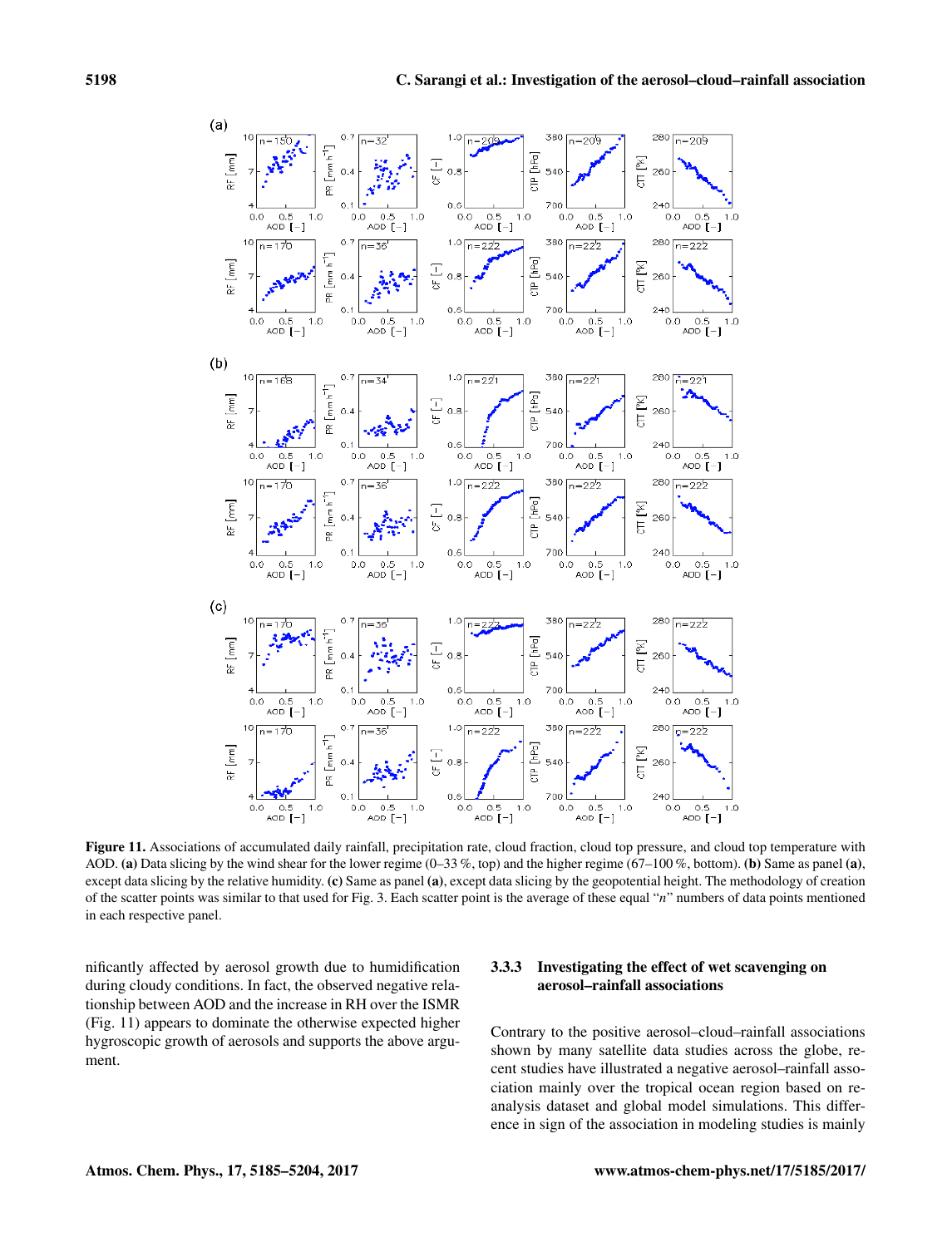**Table 3.** Estimating change in AOD  $(\triangle AOD)$  due to variation in RH. The hygroscopicity parameter,  $k$  used in the estimation was taken as 0.1 and 0.2 to illustrate minimum and maximum change due to change in aerosol properties.

|                        | Layer 1.5 km     | Layer 3 km       |
|------------------------|------------------|------------------|
| Range of mean RH       | 72–97            | 71–98            |
| RH scaled as distance  | $0.02 - 0.13$    | $0.02 - 0.12$    |
| from nearest cloud     |                  |                  |
| Maximum $\Delta$ (AOD) | $\sim 0.05(0.1)$ | $\sim 0.05(0.1)$ |
| for $k = 0.1$ (0.2)    |                  |                  |
|                        |                  |                  |

attributed to the inclusion of the wet-scavenging effect in models and the probable lack of the same in satellite samples (Grandey et al., 2013, 2014; Yang et al., 2016). However, global modeling studies have their own inherent limitations and uncertainties in addressing aerosol–cloud–rainfall associations. Due to computational constraints, the global model simulations use grids with a coarse spatial resolution  $(\sim 200 \text{ km})$  and fall short of explicitly resolving the finescale cloud processes. Moreover, the convection parameterizations used to simulate cloud formation generally do not parameterize the aerosol indirect effect on clouds and thus on rainfall. By contrast, the observed relations using satellite datasets are on a fine scale and inclusive of the aerosol indirect effect. As a representative analysis, collocated AOD– rainfall measurements at hourly temporal resolution over IITK were used to illustrate the association between aerosol– rainfall with and without the wet-scavenging effect. A positive association was found between rainfall amount and mean AOD values measured before the starting of rain events over IITK (NWS\_IITK; red line in Fig. 12). A similar association was also found when all the available collocated AOD– rain amount samples over IITK were correlated (cyan line in Fig. 12), but the gradient was reduced by almost 50 % compared to that of NWS\_IITK. Thus, the positive association between aerosol–rainfall was evident even with the inclusion of the wet-scavenging effect in the sampling. Grandey et al. (2013) have also shown a similar amount of contribution of the wet-scavenging effect on the positive aerosol– cloud association. The correlation of MODIS-AOD with RF (black line in Fig. 12) and PR (blue line in Fig. 12) values over the IITK grid also illustrated a positive association between aerosol and rainfall similar to the observed associations in Fig. 3. A high anthropogenic aerosol emission rate at the surface (Bond et al., 2004) and the rapid aerosol buildup within a few hours after the individual rainfall event over the ISMR (Jai Devi et al., 2011) might contribute towards reducing the impact of the wet-scavenging effect on the aerosol–cloud–rainfall analysis over the ISMR. This argument is also supported by a pattern seen in model results according to which negative aerosol–cloud–rainfall associations were usually prominent over ocean regions and positive



Figure 12. Associations of rainfall with collocated AERONET-AOD measurements (within  $\pm 4$  h of the start or end of rainfall event) over IITK. The cyan line illustrates the scenario with the inclusion of the wet-scavenging effect (IITK), and the red line illustrates the scenario with no wet-scavenging effect (NWS\_IITK). The association between daily rainfall and precipitation rate with MODIS-AOD over the IITK grid is also shown by black and blue lines, respectively. In each case, all the rainfall–AOD samples were sorted as a function of corresponding AOD values into five bins of 20 percentiles each. Each scatter point is the average of each bin and has  $n$  number of data points.

aerosol–cloud–rainfall associations were found over continental conditions in global simulations (Grandey et al., 2013, 2014; Gryspeerdt et al., 2015; Yang et al., 2016). Unlike continental conditions, a lack of high emission rates at the ocean surface might also contribute to the dominant effect of wet scavenging on the aerosol–cloud–rainfall association. In addition, the cloudy pixels where rainfall actually occurs under continental conditions are usually a small fraction of the total area within a  $1^\circ \times 1^\circ$  box, and, therefore, the reduction in mean AOD value of the  $1° \times 1°$  box due to wet scavenging might not be a dominant phenomenon affecting the aerosol–cloud–rainfall gradients in Fig. 3. IITK-AERONET data analysis offers confidence in the observed position association for aerosol–cloud–rainfall and that it was not a misrepresentation due to possible uncertainties involved in the wet-scavenging effect in using satellite-retrieved AOD values. Indeed, it also showed that a more accurate representation of the wet-scavenging effect is essential to reducing uncertainty about the magnitude of the positive aerosol–rainfall gradient observed over the ISMR.

#### 4 Summary

In this study, long-term satellite and in situ observational datasets were systematically analyzed to obtain new insights into aerosol–cloud–rainfall associations over the ISMR. An important finding is that the MODIS-retrieved cloud properties (CF, CTP, CTT), IMD in situ surface-accumulated rainfall, and TRMM-retrieved precipitation rate illustrated a positive association with increasing aerosol loading. Additional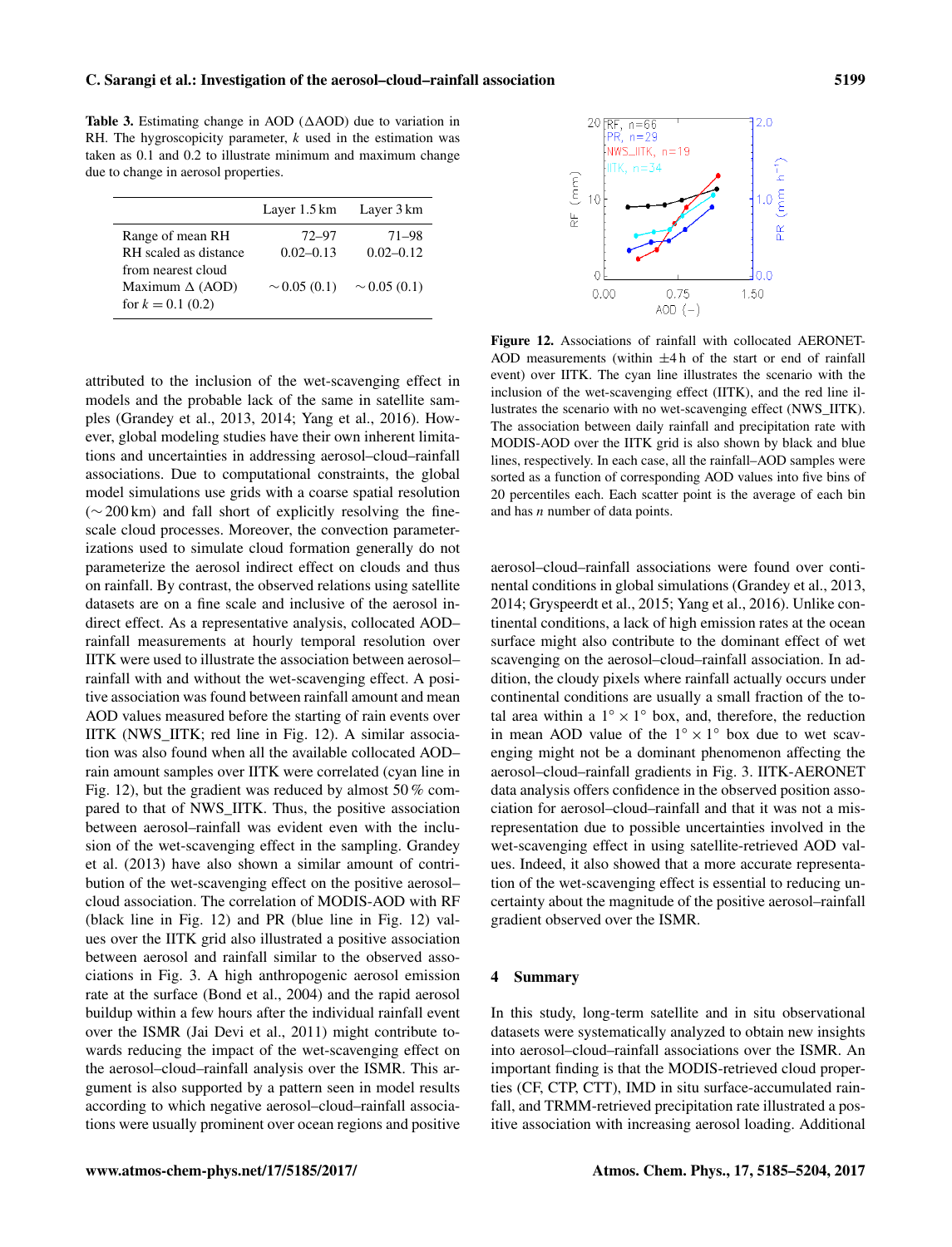selective analysis over a smaller spatial region within the ISMR and separating the dataset into relatively shallower and deeper clouds also illustrated similar aerosol–cloud–rainfall associations, plausibly highlighting the robustness of these associations. A decrease in outgoing longwave radiation and an increase in outgoing shortwave radiation at the top of the atmosphere, with an increase in aerosol loading, further suggested a deepening of cloud systems over the ISMR.

Further, MODIS- and CloudSat-observed microphysical differences between low and high aerosol loading were investigated to gain a process-level understanding of the observed associations. A comparison of mean profiles of CTP  $R_e$  illustrated that an increase in aerosol loading is associated with a slower growth of  $R_e$  with altitude, indicating a reduction in coalescence efficiency and delay in initiation of warm rain. CloudSat-retrieved profiles showed that the liquid water content increased under high aerosol loading, mainly the supercooled liquid droplets above the freezing level. Simultaneously, the observed mass concentration and effective radius of ice-phase hydrometeors increased manifold under high aerosol loading. We also performed three idealized supercell simulations of a typical heavy-rainfall event over the ISMR by varying initial CCN concentrations. Modeling results were found to be in-line with our observational findings, showing that CCN-induced initial suppression of warm phase processes along with an increase in updraft velocity lead to a movement of more water mass across freezing level; this results in an enhancement of ice-phase hydrometeor concentration and eventually in an intensification of surface rainfall under high CCN loading.

We understand the limitation that the influences of meteorological conditions are ideally difficult to separate from that of aerosol on the cloud–rainfall system. However, we have systematically shown that the positive aerosol–cloud–rainfall associations were present even in narrow regimes of key cloud-forming meteorological variables like RH, geopotential height, and wind shear. Further, the ambiguity involved in the humidification effect on retrieved AOD can also affect the positive gradients between aerosol and cloud–rainfall properties. Besides, AOD also suffers from substantial uncertainty in being representative of CCN concentration near the cloud base (Andreae, 2009) and in the inclusion of the wetscavenging effect in the AOD samples. These caveats may result in an overestimation of the observed positive gradients in aerosol–cloud–rainfall associations. Our analysis therefore cannot quantify the magnitude of gradients with confidence. However, this study certainly suggests a significant role of aerosol in rainfall properties via cloud invigoration over the ISMR. In the future, more observational studies on cloud formation and rain event timescales are warranted to accurately quantify the magnitude of the aerosol–cloud–rainfall association over the ISMR. Moreover, a consideration of aerosol microphysical effects is essential for the accurate prediction of monsoonal rainfall over this region of climatic importance.

*Data availability.* The rainfall gridded dataset is available from India Metrological Department, and all satellite datasets (GDAS, CloudSat, MODIS, CERES, TRMM) are available from their respective online data archives. In situ ground measurements of rainfall at the IITK site from 2006–2011 are available at http://www. mosdac.gov.in/, and those from 2012–2015 are available at http: //www.weather-risk.com (Tripathi, 2006). Request for data access can be made to the authors (at snt@iitk.ac.in). Radiosondes are accessible online from the University of Wyoming (downloaded from http://weather.uwyo.edu/upperair/sounding.html). AERONET data are available from https://aeronet.gsfc.nasa.gov/.

*Competing interests.* The authors declare that they have no conflict of interest.

*Acknowledgements.* This work was supported by India's Department of Science & Technology (DST) Climate Change Program (grant no. DST/CCP/(NET-1)-PR 22/2012). Radiosondes were available online from the University of Wyoming. The authors also gratefully acknowledge the financial support given by the Earth System Science Organization, Ministry of Earth Sciences, Government of India (grant MM/NERC-MoES-03/2014/002) under the INCOMPASS campaign and the Monsoon Mission.

Edited by: Y. Qian

Reviewed by: M. G. Manoj and two anonymous referees

#### References

- Abish, B. and Mohanakumar, K.: Role of fine mode aerosols in modulating cloud properties over industrial locations in north India, Ann. Geophys., 29, 1605–1612, doi:10.5194/angeo-29- 1605-2011, 2011.
- Ackerman, A. S., Toon, O. B., Stevens, D. E., Heymsfield, A. J., Ramanathan, V., and Welton, E. J.: Reduction of Tropical Cloudiness by Soot, Science, 288, 1042–1047, 2000.
- Albrecht, B. A.: Aerosols, Cloud Microphysics, and Fractional Cloudiness, Science, 245, 1227–1230, 1989.
- Altaratz, O., Bar-Or, R. Z., Wollner, U., and Koren, I.: Relative humidity and its effect on aerosol optical depth in the vicinity of convective clouds, Environ. Res. Lett., 8, 034025, doi:10.1088/1748-9326/8/3/034025, 2013.
- Altaratz, O., Koren, I., Remer, L. A., and Hirsch, E.: Review: Cloud invigoration by aerosols – Coupling between microphysics and dynamics, Atmos. Res., 140–141, 38–60, 2014.
- Andreae, M. O.: Correlation between cloud condensation nuclei concentration and aerosol optical thickness in remote and polluted regions, Atmos. Chem. Phys., 9, 543–556, doi:10.5194/acp-9-543-2009, 2009.
- Andreae, M. O., Rosenfeld, D., Artaxo, P., Costa, A. A., Frank, G. P., Longo, K. M., and Silva-Dias, M. A. F.: Smoking Rain Clouds over the Amazon, Science, 303, 1337–1342, 2004.
- Austin, R. T., Heymsfield, A. J., and Stephens, G. L.: Retrieval of ice cloud microphysical parameters using the Cloud-Sat millimeter-wave radar and temperature, J. Geophys. Res.- Atmos., 114, D00A23, doi:10.1029/2008JD010049, 2009.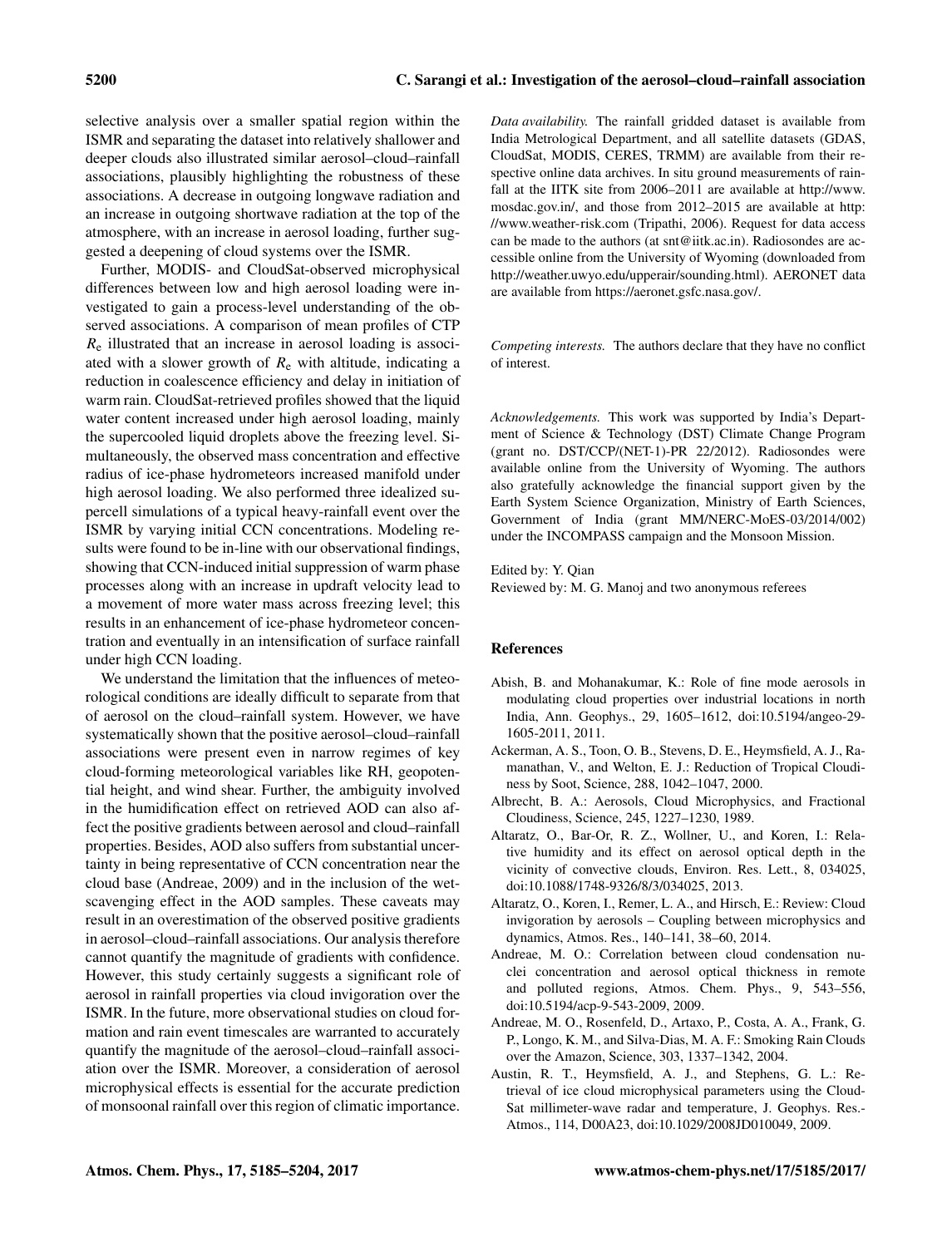#### C. Sarangi et al.: Investigation of the aerosol–cloud–rainfall association 5201

- Bar-Or, R. Z., Koren, I., Altaratz, O., and Fredj, E.: Radiative properties of humidified aerosols in cloudy environment, Atmos. Res., 118, 280–294, 2012.
- Bhattu, D. and Tripathi, S. N.: Inter-seasonal variability in sizeresolved CCN properties at Kanpur, India, Atmos. Environ., 85, 161–168, 2014.
- Bollasina, M. A., Ming, Y., and Ramaswamy, V.: Anthropogenic Aerosols and the Weakening of the South Asian Summer Monsoon, Science, 334, 502–505, 2011.
- Bond, T. C., Streets, D. G., Yarber, K. F., Nelson, S. M., Woo, J.-H., and Klimont, Z.: A technology-based global inventory of black and organic carbon emissions from combustion, J. Geophys. Res.-Atmos., 109, D14203, doi:10.1029/2003JD003697, 2004.
- Boucher, O. and Quaas, J.: Water vapour affects both rain and aerosol optical depth, Nat. Geosci., 6, 4–5, 2013.
- Chakraborty, S., Fu, R., Wright, J. S., and Massie, S. T.: Relationships between convective structure and transport of aerosols to the upper troposphere deduced from satellite observations, J. Geophys. Res.-Atmos., 120, 6515–6536, 2015.
- Chakraborty, S., Fu, R., Massie, S. T., and Stephens, G.: Relative influence of meteorological conditions and aerosols on the lifetime of mesoscale convective systems, P. Natl. Acad. Sci. USA, 113, 7426–7431, 2016.
- Corrigan, C. E., Ramanathan, V., and Schauer, J. J.: Impact of monsoon transitions on the physical and optical properties of aerosols, J. Geophys. Res.-Atmos., 111, D18208, doi:10.1029/2005JD006370, 2006.
- Dagan, G., Koren, I., and Altaratz, O.: Competition between core and periphery-based processes in warm convective clouds – from invigoration to suppression, Atmos. Chem. Phys., 15, 2749– 2760, doi:10.5194/acp-15-2749-2015, 2015.
- Dey, S. and Di Girolamo, L.: A decade of change in aerosol properties over the Indian subcontinent, Geophys. Res. Lett., 38, L14811, doi:10.1029/2011GL048153, 2011.
- Dubovik, O. and King, M. D.: A flexible inversion algorithm for retrieval of aerosol optical properties from Sun and sky radiance measurements, J. Geophys. Res.-Atmos., 105, 20673–20696, 2000.
- Durre, I., Vose, R. S., and Wuertz, D. B.: Overview of the Integrated Global Radiosonde Archive, J. Climate, 19, 53–68, 2006.
- Fan, J., Yuan, T., Comstock, J. M., Ghan, S., Khain, A., Leung, L. R., Li, Z., Martins, V. J., and Ovchinnikov, M.: Dominant role by vertical wind shear in regulating aerosol effects on deep convective clouds, J. Geophys. Res.-Atmos., 114, D22206, doi:10.1029/2009JD012352, 2009.
- Fan, J., Leung, L. R., Rosenfeld, D., Chen, Q., Li, Z., Zhang, J., and Yan, H.: Microphysical effects determine macrophysical response for aerosol impacts on deep convective clouds, P. Natl. Acad. Sci. USA, 110, E4581–E4590, 2013.
- Feingold, G., Remer, L. A., Ramaprasad, J., and Kaufman, Y. J.: Analysis of smoke impact on clouds in Brazilian biomass burning regions: An extension of Twomey's approach, J. Geophys. Res.-Atmos., 106, 22907–22922, 2001.
- Feingold, G., McComiskey, A., Yamaguchi, T., Johnson, J. S., Carslaw, K. S., and Schmidt, K. S.: New approaches to quantifying aerosol influence on the cloud radiative effect, P. Natl. Acad. Sci. USA, 113, 5812–5819, 2016.
- Fitzgerald, J. W. and Spyers-Duran, P. A.: Changes in Cloud Nucleus Concentration and Cloud Droplet Size Distribution Associated with Pollution from St. Louis, J. Appl. Meteorol., 12, 511– 516, 1973.
- Forster, P., Ramaswamy, V., Artaxo, P., Berntsen, T., Betts, R., Fahey, D. W., Haywood, J., Lean, J., Lowe, D. C., Myhre, G., Nganga, J., Prinn, R., Raga, G., Schulz, M., and Van Dorland, R.: Changes in Atmospheric Constituents and in Radiative Forcing, in: Climate Change 2007: The Physical Science Basis. Contribution of Working Group I to the Fourth Assessment Report of the Intergovernmental Panel on Climate Change Rep., Cambridge, UK and New York, NY, USA, 2007.
- Freud, E., Rosenfeld, D., and Kulkarni, J. R.: Resolving both entrainment-mixing and number of activated CCN in deep convective clouds, Atmos. Chem. Phys., 11, 12887–12900, doi:10.5194/acp-11-12887-2011, 2011.
- Gadgil, S.: The Indian Monsoon and its Variability, Annu. Rev. Earth Pl. Sc., 31, 429–467, 2003.
- Ganguly, D., Rasch, P. J., Wang, H., and Yoon, J.-H.: Climate response of the South Asian monsoon system to anthropogenic aerosols, J. Geophys. Res.-Atmos., 117, D13209, doi:10.1029/2012JD017508, 2012.
- Gonçalves, W. A., Machado, L. A. T., and Kirstetter, P.-E.: Influence of biomass aerosol on precipitation over the Central Amazon: an observational study, Atmos. Chem. Phys., 15, 6789–6800, doi:10.5194/acp-15-6789-2015, 2015.
- Goswami, B. N., Venugopal, V., Sengupta, D., Madhusoodanan, M. S., and Xavier, P. K.: Increasing Trend of Extreme Rain Events Over India in a Warming Environment, Science, 314, 1442– 1445, 2006.
- Grandey, B. S., Stier, P., and Wagner, T. M.: Investigating relationships between aerosol optical depth and cloud fraction using satellite, aerosol reanalysis and general circulation model data, Atmos. Chem. Phys., 13, 3177–3184, doi:10.5194/acp-13-3177- 2013, 2013.
- Grandey, B. S., Gururaj, A., Stier, P., and Wagner, T. M.: Rainfallaerosol relationships explained by wet scavenging and humidity, Geophys. Res. Lett., 41, 5678–5684, 2014.
- Gryspeerdt, E., Stier, P., and Grandey, B. S.: Cloud fraction mediates the aerosol optical depth-cloud top height relationship, Geophys. Res. Lett., 41, 3622–3627, 2014.
- Gryspeerdt, E., Stier, P., White, B. A., and Kipling, Z.: Wet scavenging limits the detection of aerosol effects on precipitation, Atmos. Chem. Phys., 15, 7557–7570, doi:10.5194/acp-15-7557- 2015, 2015.
- Harikishan, G., Padmakumari, B., Maheskumar, R. S., Pandithurai, G., and Min, Q. L.: Aerosol indirect effects from ground-based retrievals over the rain shadow region in Indian subcontinent, J. Geophys. Res.-Atmos., 121, 2369–2382, 2016.
- Hazra, A., Goswami, B. N., and Chen, J.-P.: Role of Interactions between Aerosol Radiative Effect, Dynamics, and Cloud Microphysics on Transitions of Monsoon Intraseasonal Oscillations, J. Atmos. Sci., 70, 2073–2087, 2013.
- Heiblum, R. H., Koren, I., and Altaratz, O.: New evidence of cloud invigoration from TRMM measurements of rain center of gravity, Geophys. Res. Lett., 39, L08803, doi:10.1029/2012GL051158, 2012.
- Heiblum, R. H., Altaratz, O., Koren, I., Feingold, G., Kostinski, A. B., Khain, A. P., Ovchinnikov, M., Fredj, E., Dagan, G., Pinto, L.,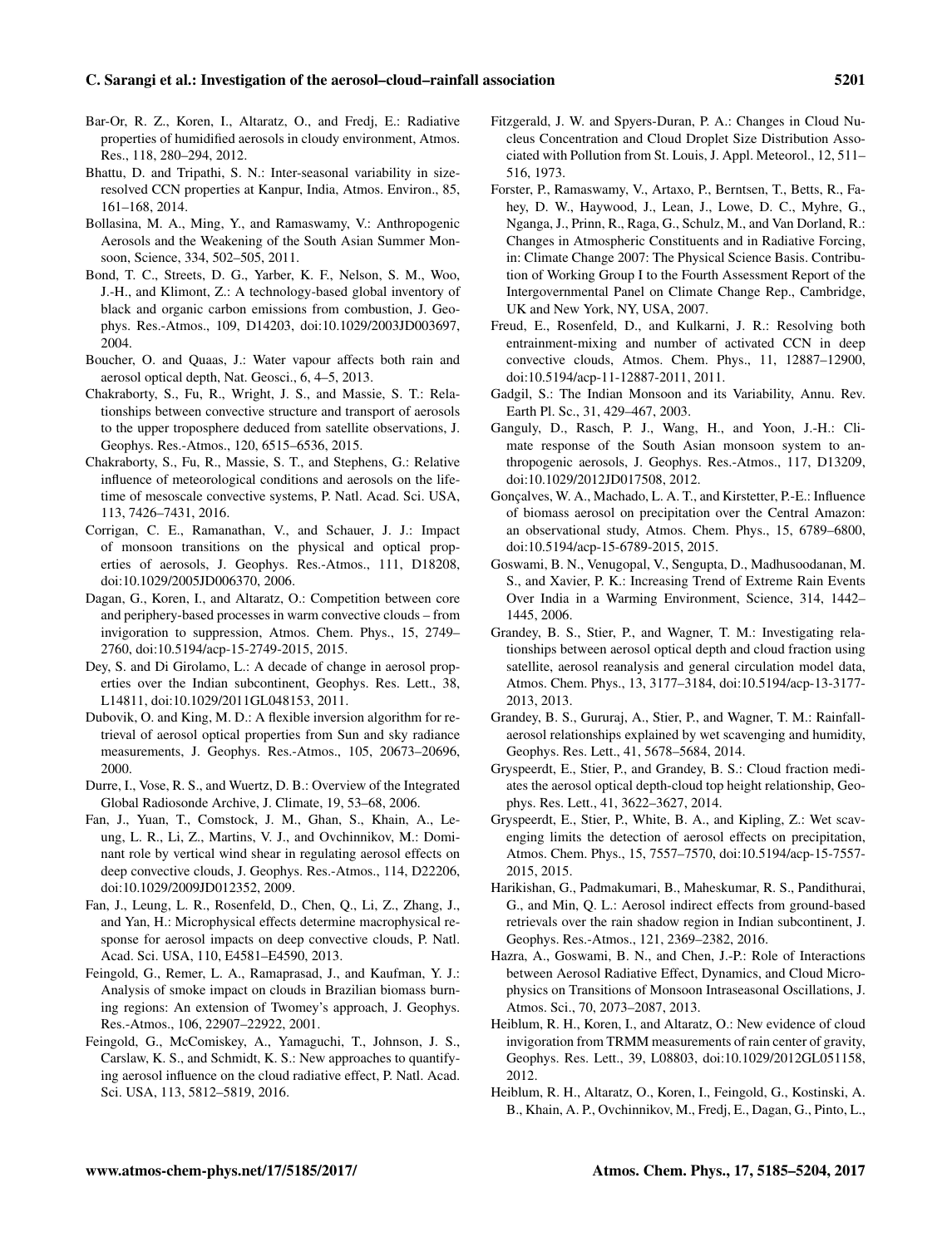Yaish, R., and Chen, Q.: Characterization of cumulus cloud fields using trajectories in the center of gravity versus water mass phase space: 2. Aerosol effects on warm convective clouds, J. Geophys. Res.-Atmos., 121, 6356–6373, 2016.

- Holben, B. N., Eck, T. F., Slutsker, I., Tanré, D., Buis, J. P., Setzer, A., Vermote, E., Reagan, J. A., Kaufman, Y. J., Nakajima, T., Lavenu, F., Jankowiak, I., and Smirnov, A.: AERONET – A Federated Instrument Network and Data Archive for Aerosol Characterization, Remote Sens. Environ., 66, 1–16, 1998.
- Huffman, G., Adler, R., Bolvin, D., and Nelkin, E.: The TRMM Multi-Satellite Precipitation Analysis (TMPA), in: Satellite Rainfall Applications for Surface Hydrology, edited by: Gebremichael, M. and Hossain, F., 3–22, Springer Netherlands, doi:10.1007/978-90-481-2915-7, 2010.
- Iguchi, T., Matsui, T., Shi, J. J., Tao, W.-K., Khain, A. P., Hou, A., Cifelli, R., Heymsfield, A., and Tokay, A.: Numerical analysis using WRF-SBM for the cloud microphysical structures in the C3VP field campaign: Impacts of supercooled droplets and resultant riming on snow microphysics, J. Geophys. Res.-Atmos., 117, D23206, doi:10.1029/2012JD018101, 2012.
- Ilan, K., Orit, A., and Guy, D.: Aerosol effect on the mobility of cloud droplets, Environ. Res. Lett., 10, 104011, doi:10.1088/1748-9326/10/10/104011, 2015.
- Ilotoviz, E., Khain, A. P., Benmoshe, N., Phillips, V. T. J., and Ryzhkov, A. V.: Effect of Aerosols on Freezing Drops, Hail, and Precipitation in a Midlatitude Storm, J. Atmos. Sci., 73, 109–144, 2016.
- Jai Devi, J., Tripathi, S. N., Gupta, T., Singh, B. N., Gopalakrishnan, V., and Dey, S.: Observation-based 3-D view of aerosol radiative properties over Indian Continental Tropical Convergence Zone: implications to regional climate, Tellus B, 63, 971–989, 2011.
- Kaufman, Y. J., Tanre, D., and Boucher, O.: A satellite view of aerosols in the climate system, Nature, 419, 215–223, 2002.
- Khain, A.: Notes on state-of-the-art investigations of aerosol effects on precipitation: a critical review, Environ. Res. Lett., 4, 015004, doi:10.1088/1748-9326/4/1/015004, 2009.
- Khain, A. and Lynn, B.: Simulation of a supercell storm in clean and dirty atmosphere using weather research and forecast model with spectral bin microphysics, J. Geophys. Res.-Atmos., 114, D19209, doi:10.1029/2009JD011827, 2009.
- Khain, A., Ovtchinnikov, M., Pinsky, M., Pokrovsky, A., and Krugliak, H.: Notes on the state-of-the-art numerical modeling of cloud microphysics, Atmos. Res., 55, 159–224, 2000.
- Khain, A., Pokrovsky, A., Pinsky, M., Seifert, A., and Phillips, V.: Simulation of Effects of Atmospheric Aerosols on Deep Turbulent Convective Clouds Using a Spectral Microphysics Mixed-Phase Cumulus Cloud Model. Part I: Model Description and Possible Applications, J. Atmos. Sci., 61, 2963–2982, 2004.
- Khain, A., Rosenfeld, D., and Pokrovsky, A.: Aerosol impact on the dynamics and microphysics of deep convective clouds, Q. J. Roy. Meteor. Soc., 131, 2639–2663, 2005.
- Khain, A., BenMoshe, N., and Pokrovsky, A.: Factors Determining the Impact of Aerosols on Surface Precipitation from Clouds: An Attempt at Classification, J. Atmos. Sci., 65, 1721–1748, 2008.
- Konwar, M., Maheskumar, R. S., Kulkarni, J. R., Freud, E., Goswami, B. N., and Rosenfeld, D.: Aerosol control on depth of warm rain in convective clouds, J. Geophys. Res.-Atmos., 117, D13204, doi:10.1029/2012JD017585, 2012.
- Koren, I., Kaufman, Y. J., Remer, L. A., and Martins, J. V.: Measurement of the Effect of Amazon Smoke on Inhibition of Cloud Formation, Science, 303, 1342–1345, 2004.
- Koren, I., Kaufman, Y. J., Rosenfeld, D., Remer, L. A., and Rudich, Y.: Aerosol invigoration and restructuring of Atlantic convective clouds, Geophys. Res. Lett., 32, L14828, doi:10.1029/2005GL023187, 2005.
- Koren, I., Martins, J. V., Remer, L. A., and Afargan, H.: Smoke Invigoration Versus Inhibition of Clouds over the Amazon, Science, 321, 946–949, 2008.
- Koren, I., Feingold, G., and Remer, L. A.: The invigoration of deep convective clouds over the Atlantic: aerosol effect, meteorology or retrieval artifact?, Atmos. Chem. Phys., 10, 8855–8872, doi:10.5194/acp-10-8855-2010, 2010a.
- Koren, I., Remer, L. A., Altaratz, O., Martins, J. V., and Davidi, A.: Aerosol-induced changes of convective cloud anvils produce strong climate warming, Atmos. Chem. Phys., 10, 5001-5010, doi:10.5194/acp-10-5001-2010, 2010b.
- Koren, I., Altaratz, O., Remer, L. A., Feingold, G., Martins, J. V., and Heiblum, R. H.: Aerosol-induced intensification of rain from the tropics to the mid-latitudes, Nat. Geosci., 5, 118–122, 2012.
- Koren, I., Dagan, G., and Altaratz, O.: From aerosol-limited to invigoration of warm convective clouds, Science, 344, 1143–1146, 2014.
- Kourtidis, K., Stathopoulos, S., Georgoulias, A. K., Alexandri, G., and Rapsomanikis, S.: A study of the impact of synoptic weather conditions and water vapor on aerosol–cloud relationships over major urban clusters of China, Atmos. Chem. Phys., 15, 10955– 10964, doi:10.5194/acp-15-10955-2015, 2015.
- Krishnamurthy, V. and Shukla, J.: Intraseasonal and Seasonally Persisting Patterns of Indian Monsoon Rainfall, J. Climate, 20, 3–20, 2007.
- Krishnamurthy, V. and Shukla, J.: Seasonal persistence and propagation of intraseasonal patterns over the Indian monsoon region, Clim. Dynam., 30, 353–369, 2008.
- Lau, K. M. and Kim, K. M.: Observational relationships between aerosol and Asian monsoon rainfall, and circulation, Geophys. Res. Lett., 33, L21810, doi:10.1029/2006GL027546, 2006.
- Lee, S.-S.: Atmospheric science: Aerosols, clouds and climate, Nat. Geosci., 4, 826–827, 2011.
- Lensky, I. M. and Rosenfeld, D.: The time-space exchangeability of satellite retrieved relations between cloud top temperature and particle effective radius, Atmos. Chem. Phys., 6, 2887–2894, doi:10.5194/acp-6-2887-2006, 2006.
- Li, Z., Niu, F., Fan, J., Liu, Y., Rosenfeld, D., and Ding, Y.: Longterm impacts of aerosols on the vertical development of clouds and precipitation, Nat. Geosci., 4, 888–894, 2011.
- Li, Z., Lau, W. K.-M., Ramanathan, V., Wu, G., Ding, Y., Manoj, M. G., Liu, J., Qian, Y., Li, J., Zhou, T., Fan, J., Rosenfeld, D., Ming, Y., Wang, Y., Huang, J., Wang, B., Xu, X., Lee, S.-S., Cribb, M., Zhang, F., Yang, X., Zhao, C., Takemura, T., Wang, K., Xia, X., Yin, Y., Zhang, H., Guo, J., Zhai, P. M., Sugimoto, N., Babu, S. S., and Brasseur, G. P.: Aerosol and monsoon climate interactions over Asia, Rev. Geophys., 54, 866–929, 2016.
- Lohmann, U. and Feichter, J.: Global indirect aerosol effects: a review, Atmos. Chem. Phys., 5, 715–737, doi:10.5194/acp-5-715- 2005, 2005.
- Lynn, B. and Khain, A.: Utilization of spectral bin microphysics and bulk parameterization schemes to simulate the cloud structure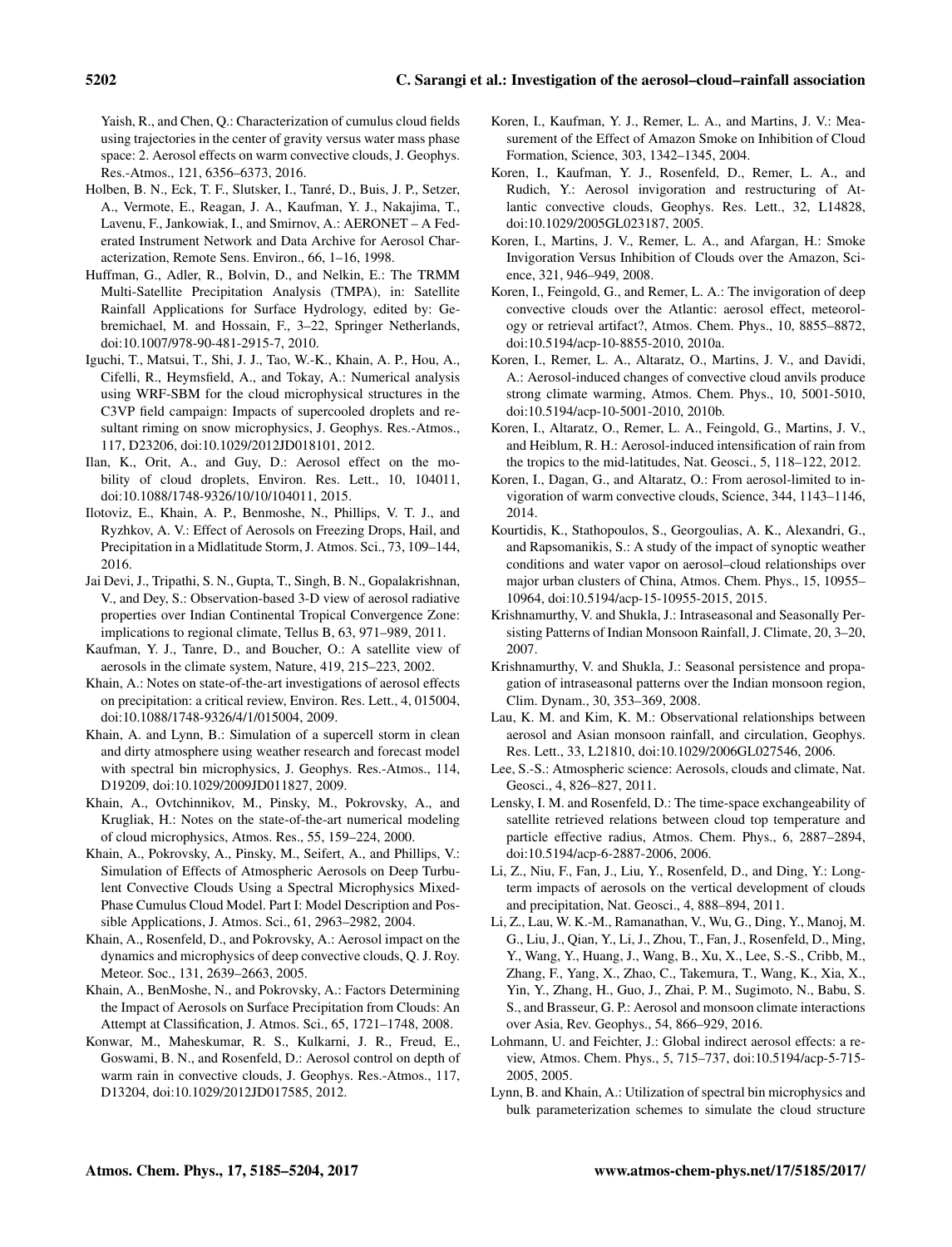#### C. Sarangi et al.: Investigation of the aerosol–cloud–rainfall association 5203

and precipitation in a mesoscale rain event, J. Geophys. Res.- Atmos., 112, D22205, doi:10.1029/2007JD008475, 2007.

- Manoj, M. G., Devara, P. C. S., Safai, P. D., and Goswami, B. N.: Absorbing aerosols facilitate transition of Indian monsoon breaks to active spells, Clim. Dynam., 37, 2181–2198, 2011.
- Manoj, M. G., Devara, P. C. S., Joseph, S., and Sahai, A. K.: Aerosol indirect effect during the aberrant Indian Summer Monsoon breaks of 2009, Atmos. Environ., 60, 153–163, 2012.
- Martins, J. V., Marshak, A., Remer, L. A., Rosenfeld, D., Kaufman, Y. J., Fernandez-Borda, R., Koren, I., Correia, A. L., Zubko, V., and Artaxo, P.: Remote sensing the vertical profile of cloud droplet effective radius, thermodynamic phase, and temperature, Atmos. Chem. Phys., 11, 9485–9501, doi:10.5194/acp-11-9485- 2011, 2011.
- Mishra, A. K. and Shibata, T.: Climatological aspects of seasonal variation of aerosol vertical distribution over central Indo-Gangetic belt (IGB) inferred by the space-borne lidar CALIOP, Atmos. Environ., 46, 365–375, 2012.
- Misra, A., Tripathi, S. N., Kaul, D. S., and Welton, E. J.: Study of MPLNET-Derived Aerosol Climatology over Kanpur, India, and Validation of CALIPSO Level 2 Version 3 Backscatter and Extinction Products, J. Atmos. Ocean. Tech., 29, 1285–1294, 2012.
- Myhre, G., Stordal, F., Johnsrud, M., Kaufman, Y. J., Rosenfeld, D., Storelvmo, T., Kristjansson, J. E., Berntsen, T. K., Myhre, A., and Isaksen, I. S. A.: Aerosol-cloud interaction inferred from MODIS satellite data and global aerosol models, Atmos. Chem. Phys., 7, 3081–3101, doi:10.5194/acp-7-3081-2007, 2007.
- Padma Kumari, B. and Goswami, B. N.: Seminal role of clouds on solar dimming over the Indian monsoon region, Geophys. Res. Lett., 37, L06703, doi:10.1029/2009GL042133, 2010.
- Pai, D. S., Sridhar, L., Rajeevan, M., Sreejith, O. P., Satbhai, N. S., and Mukhopadhyay, B.: Development and analysis of a new high spatial resolution( $0.25^\circ \times 0.25^\circ$ ) long period (1901–2010) daily gridded rainfall data set over India Rep., National Climate Centre, India Meteorological Department, Pune, India, 2013.
- Pai, D. S., Sridhar, L., Rajeevan, M., Sreejith, O. P., Satbhai, N. S., and Mukhopadhyay, B.: Analysis of daily rainfall events over India using a new long period (1901–2010) high resolution  $(0.25° \times 0.25°)$  gridded rainfall data set, Clim. Dynam., 45, 755– 776, doi:10.1007/s00382-014-2307-1, 2014.
- Pandithurai, G., Dipu, S., Prabha, T. V., Maheskumar, R. S., Kulkarni, J. R., and Goswami, B. N.: Aerosol effect on droplet spectral dispersion in warm continental cumuli, J. Geophys. Res.-Atmos., 117, D16202, doi:10.1029/2011JD016532, 2012.
- Panicker, A. S., Pandithurai, G., and Dipu, S.: Aerosol indirect effect during successive contrasting monsoon seasons over Indian subcontinent using MODIS data, Atmos. Environ., 44, 1937– 1943, 2010.
- Parrish, D. F. and Derber, J. C.: The National Meteorological Center's Spectral Statistical-Interpolation Analysis System, Mon. Weather Rev., 120, 1747–1763, 1992.
- Pinsky, M., Mazin, I. P., Korolev, A., and Khain, A.: Supersaturation and Diffusional Droplet Growth in Liquid Clouds, J. Atmos. Sci., 70, 2778–2793, 2013.
- Platnick, S., King, M. D., Ackerman, S. A., Menzel, W. P., Baum, B. A., Riedi, J. C., and Frey, R. A.: The MODIS cloud products: algorithms and examples from Terra, IEEE T. Geosci. Remote, 41, 459–473, 2003.
- Prabha, T. V., Khain, A., Maheshkumar, R. S., Pandithurai, G., Kulkarni, J. R., Konwar, M., and Goswami, B. N.: Microphysics of Premonsoon and Monsoon Clouds as Seen from In Situ Measurements during the Cloud Aerosol Interaction and Precipitation Enhancement Experiment (CAIPEEX), J. Atmos. Sci., 68, 1882– 1901, 2011.
- Prabha, T. V., Patade, S., Pandithurai, G., Khain, A., Axisa, D., Pradeep-Kumar, P., Maheshkumar, R. S., Kulkarni, J. R., and Goswami, B. N.: Spectral width of premonsoon and monsoon clouds over Indo-Gangetic valley, J. Geophys. Res.-Atmos., 117, D20205, doi:10.1029/2011JD016837, 2012.
- Preethi, B. and Revadekar, J. V.: Kharif foodgrain yield and daily summer monsoon precipitation over India, Int. J. Climatol., 33, 1978–1986, 2013.
- Rajeevan, M., Bhate, J., and Jaswal, A. K.: Analysis of variability and trends of extreme rainfall events over India using 104 years of gridded daily rainfall data, Geophys. Res. Lett., 35, L18707, doi:10.1029/2008GL035143, 2008.
- Ramachandran, S. and Kedia, S.: Aerosol, clouds and rainfall: interannual and regional variations over India, Clim. Dynam., 40, 1591–1610, 2013.
- Ramanathan, V. and Carmichael, G.: Global and regional climate changes due to black carbon, Nat. Geosci., 1, 221–227, 2008.
- Ramanathan, V., Crutzen, P. J., Kiehl, J. T., and Rosenfeld, D.: Aerosols, Climate, and the Hydrological Cycle, Science, 294, 2119–2124, 2001.
- Remer, L. A., Kaufman, Y. J., Tanré, D., Mattoo, S., Chu, D. A., Martins, J. V., Li, R.-R., Ichoku, C., Levy, R. C., Kleidman, R. G., Eck, T. F., Vermote, E., and Holben, B. N.: The MODIS Aerosol Algorithm, Products, and Validation, J. Atmos. Sci., 62, 947–973, 2005.
- Rosenfeld, D.: TRMM observed first direct evidence of smoke from forest fires inhibiting rainfall, Geophys. Res. Lett., 26, 3105– 3108, 1999.
- Rosenfeld, D.: Suppression of Rain and Snow by Urban and Industrial Air Pollution, Science, 287, 1793–1796, 2000.
- Rosenfeld, D. and Lensky, I. M.: Satellite–Based Insights into Precipitation Formation Processes in Continental and Maritime Convective Clouds, B. Am. Meteorol. Soc., 79, 2457–2476, 1998.
- Rosenfeld, D. and Woodley, W. L.: Deep convective clouds with sustained supercooled liquid water down to −37.5 °C, Nature, 405, 440–442, 2000.
- Rosenfeld, D., Lohmann, U., Raga, G. B., O'Dowd, C. D., Kulmala, M., Fuzzi, S., Reissell, A., and Andreae, M. O.: Flood or Drought: How Do Aerosols Affect Precipitation?, Science, 321, 1309–1313, 2008.
- Rosenfeld, D., Wang, H., and Rasch, P. J.: The roles of cloud drop effective radius and LWP in determining rain properties in marine stratocumulus, Geophys. Res. Lett., 39, L13801, doi:10.1029/2012GL052028, 2012.
- Rosenfeld, D., Andreae, M. O., Asmi, A., Chin, M., de Leeuw, G., Donovan, D. P., Kahn, R., Kinne, S., Kivekäs, N., Kulmala, M., Lau, W., Schmidt, K. S., Suni, T., Wagner, T., Wild, M., and Quaas, J.: Global observations of aerosol-cloud-precipitationclimate interactions, Rev. Geophys., 52, 750–808, 2014.
- Sarangi, C., Tripathi, S. N., Tripathi, S., and Barth, M. C.: Aerosolcloud associations over Gangetic Basin during a typical monsoon depression event using WRF-Chem simulation, J. Geophys. Res.-Atmos., 120, 10974–10995, 2015.